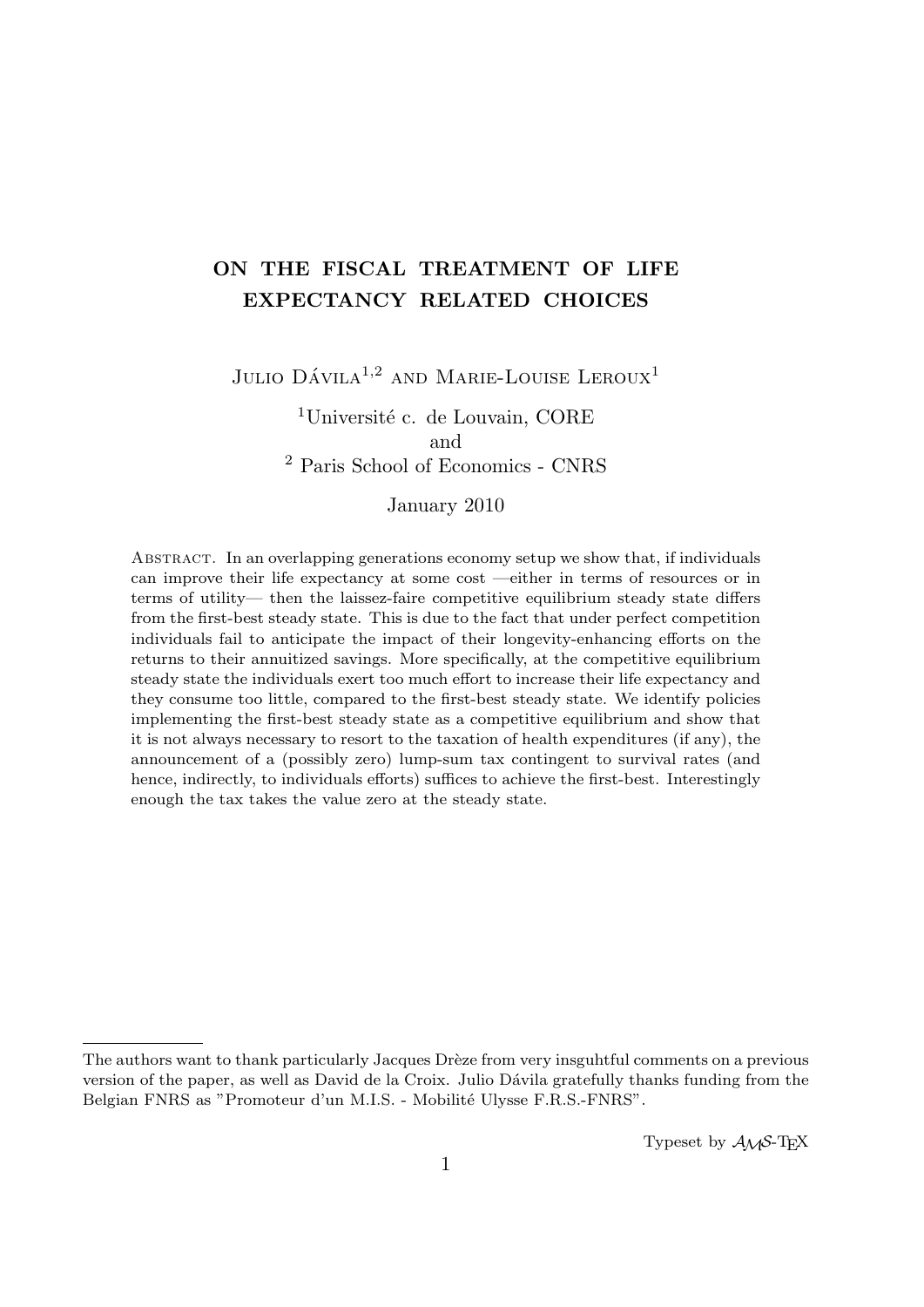### 1. INTRODUCTION

In the last century, an unprecedented rise in life expectancy has been a pervasive phenomenon in both developed and developing countries. This has surely been due mostly to a host of causes affecting whole societies at large like, for instance, progress in medicine, improvements in agriculture, and better sanitary conditions, among others. Although there may also be among these causes a component that is related to individual behaviors or choices, its contribution to this dramatic increase in life expectancy is likely to have been small compared to those mentioned above. Nevertheless, an immediate consequence, among many others, of the increase in life expectancy is the pressure it puts on, for instance, the provision of health care, on pay-as-you-go pensions systems, on housing,  $etc.<sup>1</sup>$  Thus, as the constraints on these and other resources become tighter, the relative importance of the individual-specific causes of the increase in life expectancy may increase as well, and the question then arises about whether the decentralized choices made by the individuals about their efforts to have an ever increasing life expectancy are the right ones from an efficiency viewpoint. This is the question we address here.

Individuals can privately influence their life expectancy in various ways choosing to undertake actions and behaviors that tend to increase it, or to avoid those that may decrease it. Nevertheless, these choices typically imply a cost for them, either in terms of a disutility incurred or in terms of additional spending in, say, healthcare, and hence of lost consumption. In effect, while the most obvious way to increase life expectancy is to increase medical treatment and prevention —which requires the actual spending of income— individuals can also make behavioral choices to that end (e.g. exercising, abstaining from smoking, eating a healthy diet, driving safely) that do not necessarily require an additional spending, but may inflict nonetheless some disutility on the individual.<sup>2</sup>

Despite the undisputable positive aspect of having a higher longevity, this overall increase has had also some detrimental external effects on, for example, pension systems, publicly provided healthcare, urban development, and the environment.

<sup>1</sup>Of course, a longer life, specifically a healthier one, increases also the labor force available for production at any time, which works in the opposite direction, but for the sake of simplicity we are going to make abstraction of this fact.

<sup>2</sup>On the impact of health expenditures on life expectancy, see Poikolainen (1986). Several studies have also shown the impact of factors such as physical activity (Kaplan et al.,1987 and Okamoto, 2006), overweight (see Solomon and Manson, 1997 and Bender et al. 1998) and smoking (Doll and Hill, 1950).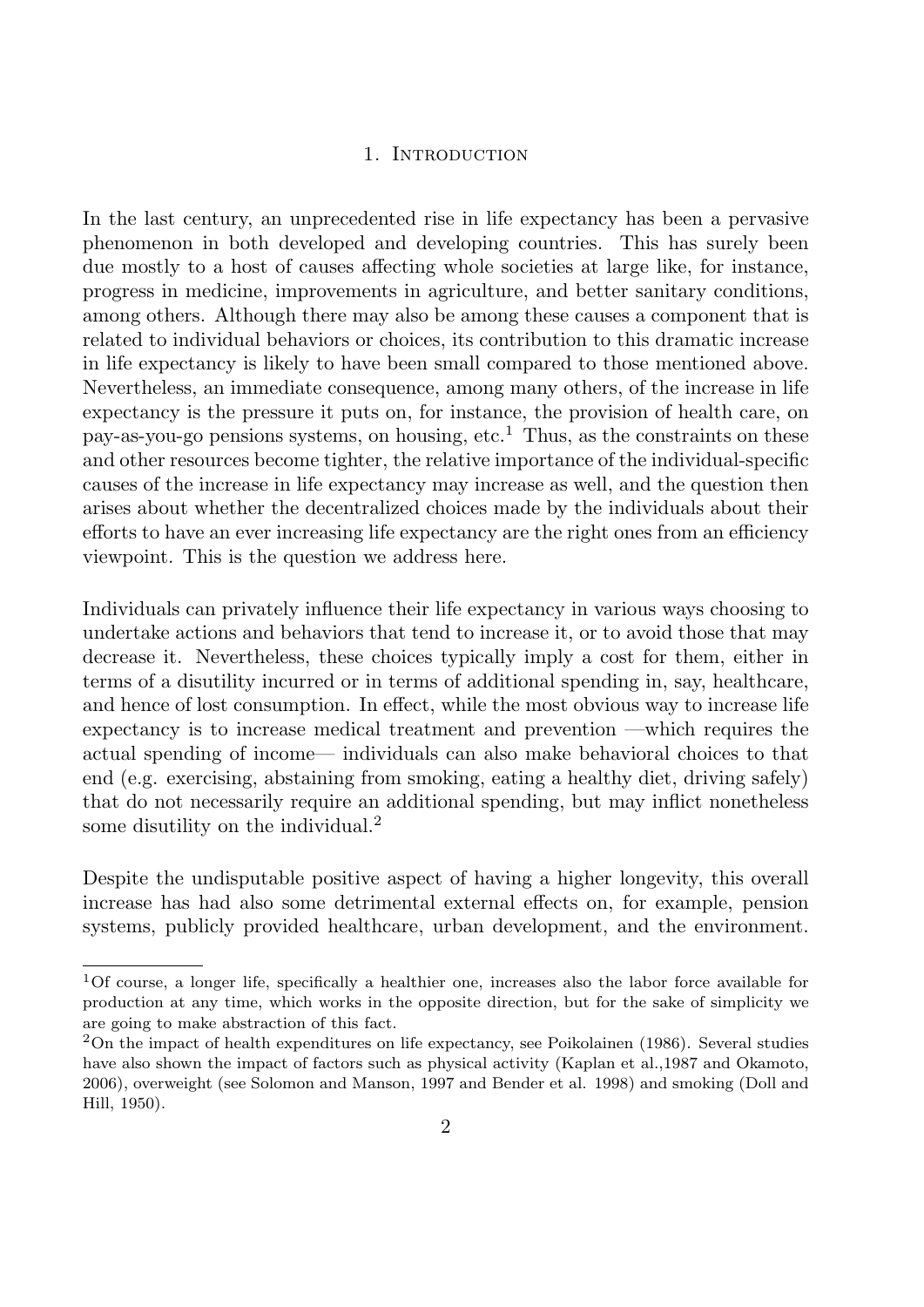The specific point this paper addresses is that, besides these well-known detrimental external effects, there exists another negative externality due to a higher life expectancy simply related to the impact that the individual's choice of quantity of life has on his quality of life, through the private resources he is left with for his extended life, if savings are annuitized. Becker and Philipson (1998) emphasized already how a rise in the quantity of life can affect its quality by showing that individuals investing in their longevity do not take into account that, by doing so, they influence the return of their annuitized savings. The result is too much investment in longevity compared to what would be optimal. Becker and Philipson (1998) thus suggests that one way to ensure a high return of savings should be to tax health expenditures (and thus, implicitly longevity). Some papers give recommendations in this direction. For example, Leroux (2008) showed that in the case of noncontractible effort to increase longevity, the social planner should tax second-period consumptions in order to reduce incentives for the individual to invest in longevity. Leroux et al. (2008a,b) studied the taxation of longevity-enhancing health expenditures and showed that three factors play a role in the choice of the adequate tax rate: (i) the possible misperception by the agents of their true survival probability; (ii) the Becker-Philipson effect, as described above; and, in case of asymmetric information, (iii) incentive constraints. Nevertheless, in Leroux (2008) and Leroux et al. (2008a,b) the framework was essentially static, with a 2-period-lived agent that solves a one-shot problem at the begining of the first period.

In this paper, on the contrary, we study the problem in a truly dynamic general equilibrium framework. Adressing the issue in a dynamic setup is the natural next step to undertake, since similar instances of inefficiencies due to an overlooked (by competitive agents) impact of individual saving decisions on the saving returns arise naturally in overlapping generations models as well (see Dávila (2008)). Thus we consider an overlapping generations economy in which individuals are identical except for the date they are born in. The representative agent is sure to live at least one period and at most two, conditional on a survival probability. He supplies inelastically labor when young and consumes from his labor income when young, and from his annuitized capital and monetary savings when old (if alive). We assume that the representative agent can influence his survival probability exerting some effort. We will distinguish between the case in which this effort entails a direct disutility but no additional spending (the disutility-effort case), and the case in which it requires some additional spending but has no direct impact on the agent's utility (the expenditure-effort case).<sup>3</sup> Thus, an expenditure-effort can be thought of

<sup>&</sup>lt;sup>3</sup>We could as well assume that the individual exerts the two different types of efforts at the same time, but for the sake of simplicity, we consider them separately.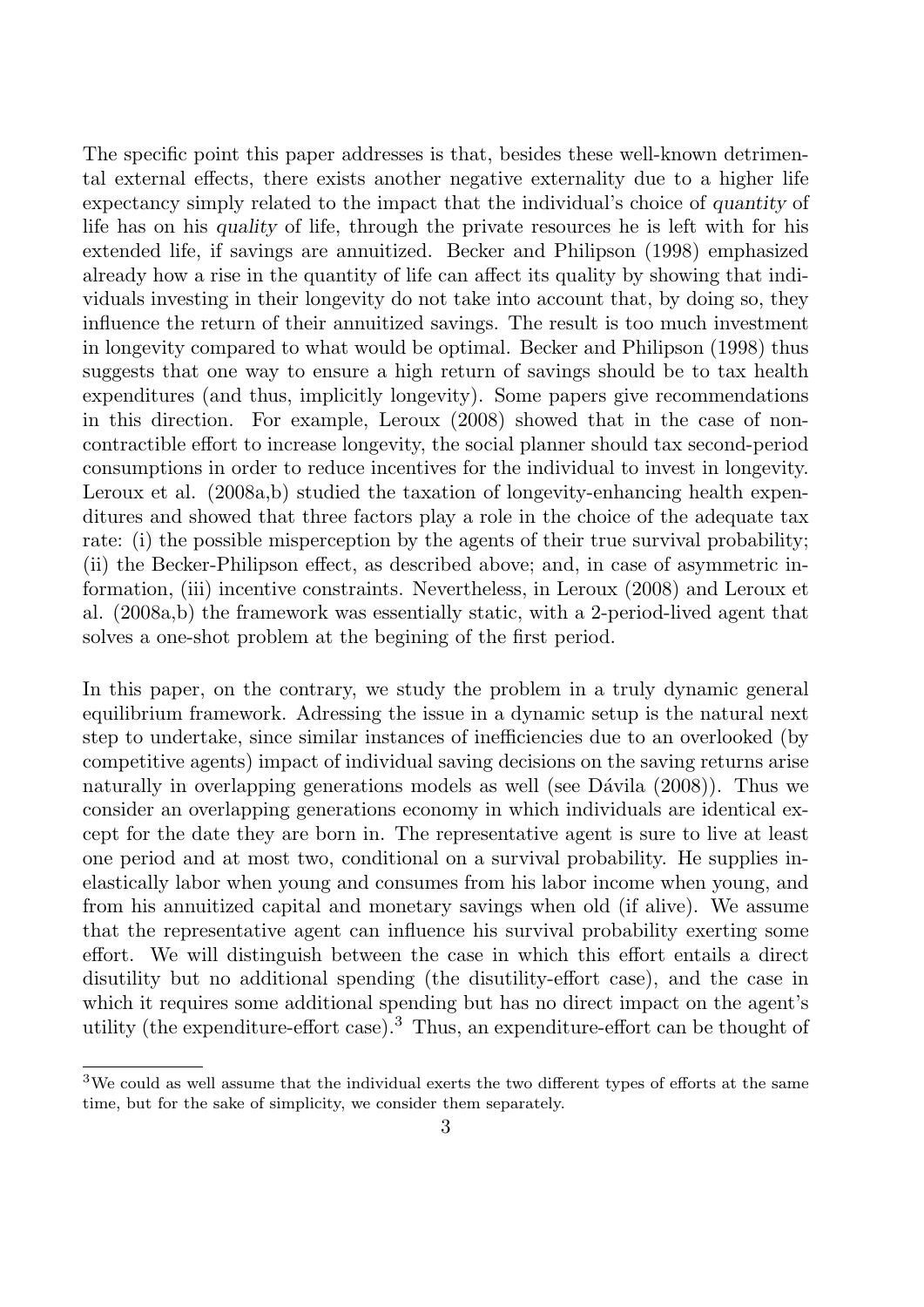simply as health expenditures that enters the individual budget constraint and as resources unavailable for consumption or saving. A disutility-effort implies instead a cost in terms of utility only, entering negatively the utility function but not the budget constraint. It can be thought of generally as leading a "healthy" way of life (exercising, eating healthily, abstaining from smoking and other instantly gratificating pleasures, etc.), that might be unappealing to the individual at the time he exerts the effort, but that improves also his or her life expectancy and hence the prospects of enjoying utility from consumption in the second period of life.

Under the setup defined above, we show that, both in the disutility-effort and the expenditure-effort cases, the laissez-faire competitive equilibrium steady state level of individual effort is higher than the first-best steady state, and hence inefficient. For instance, in the expenditure-effort case the individuals do not take into account, as in Becker and Philipson (1998), that by investing in their longevity they also decrease the return of their annuitized savings —very much as in they do in Dávila (2008) by saving too much capital— and in that way they reduce their consumption possibilities in the second period. A similar effect is observed in the disutilityeffort case. As a consequence, there is, as in the static case, room for a public intervention aiming at making the competitive equilibrium steady state with an annuity market for savings coincide with the first-best steady state. However, in the dynamic setup the policy instruments needed are different from those needed in the static case, and differ as well depending on whether the effort takes the form of a disutility or of an expenditure. In the disutility-effort case, we show to be optimal to announce a second-period lump-sum tax that depends on the secondperiod consumption of the previous generation and on the rate of growth of the population (net of the mortality rate between periods). Interestingly enough, at the competitive equilibrium steady state, the amount actually raised by the tax is zero in every period, so that the implementation of the first-best steady state allocation is achieved by the mere announcement of the policy. If, on the contrary, the effort is only an actual expenditure (e.g. health expenditure), the first-best can indeed be implemented by a tax on that expenditure at the young age and to make a lump-sum transfer of the same amount to the contemporary old —at the steady state, redistribution actually takes place, whenever there is demographic growth. However, resorting to a tax on health expenditures is actually not needed, in this case as well (and even when both types of efforts are simultaneously available to the agents) the first policy based on announcements of a lump-sum tax suffices to implement the first-best.

Our paper can be related to the growing literature dealing with endogenous longevity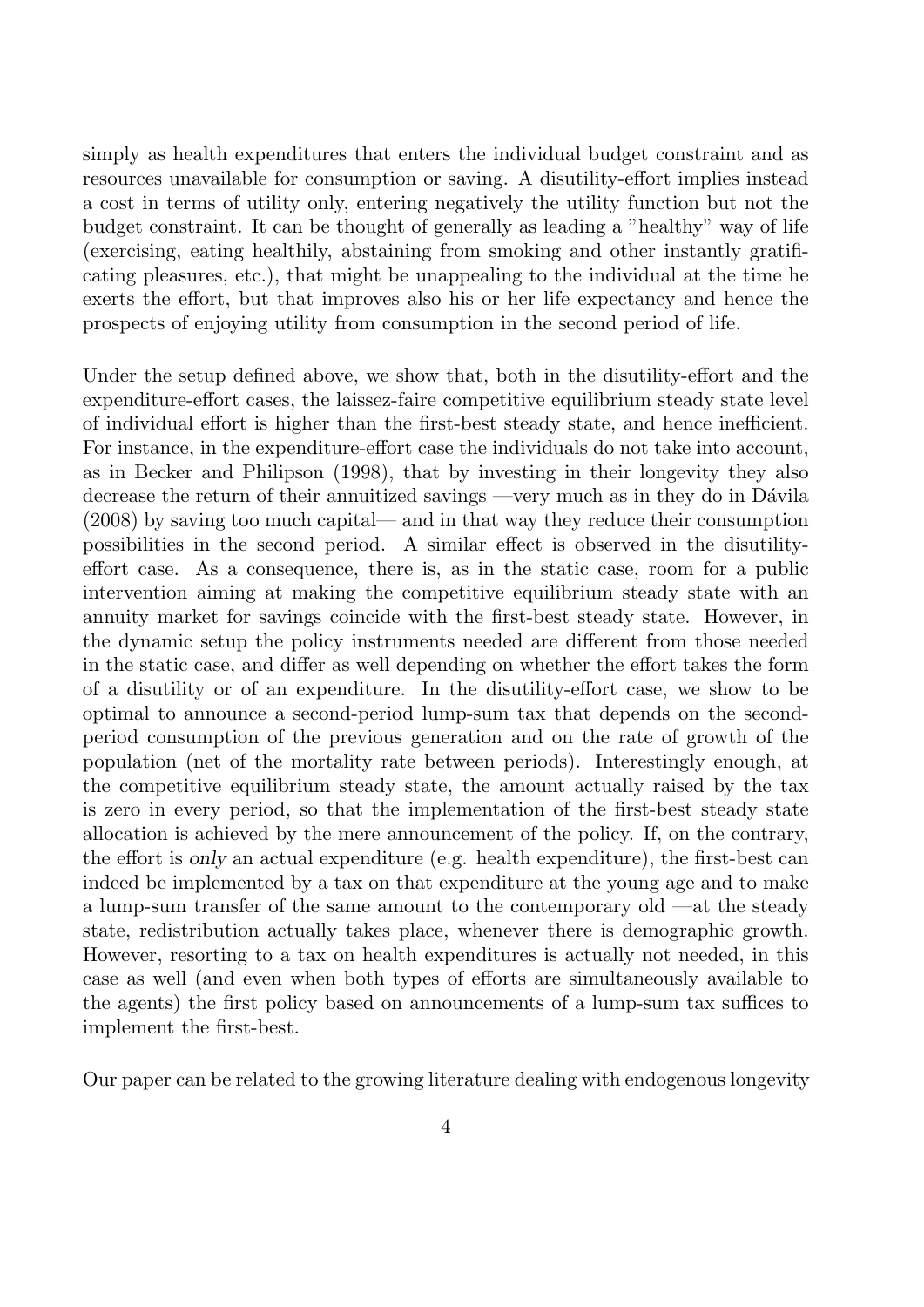in overlapping generations setups. Some papers have already emphasized the role of endogenous longevity in shaping growth and savings patterns (see, for example, Chakraborty, 2004) as well as the environment (Jouvet et al., 2007). Other papers have studied how the golden rule is modified by the introduction of endogenous longevity, inducing the under-accumulation of capital when longevity depends on public health expenditures (De la Croix and Ponthière, 2008). These papers differ however from ours in several respects. First, all of them consider health expenditures as a publicly-provided good, so that individuals have no direct control over their life expectancy. Second, they consider, for a given public policy, either the competitive equilibrium steady state when the consumption-saving choice has longevity consequences, as in Chakraborty (2004) or the first-best steady state (as in De la Croix and Ponthière, 2008), but none of them shows that the laissez-faire competitive equilibrium steady state with annuitized savings typically differs from the first-best steady state. In particular, to the best of our knowledge, no paper has yet established that the combination of private health expenditures and of an annuity market requires an active fiscal policy if the first-best steady state is to be implemented as a competitive equilibrium. Moreover, we identify the different policies required for the implementation of the first-best depending on the specific form that the life expectancy-increasing effort can take.

The rest of the paper is organized as follows. Section 2 presents the model. Section 3 shows for the disutility-effort case that the competitive equilibrium steady state typically differs from the first-best steady state, and shows how to restore the first-best. Section 4, does the same but for the expenditure-effort case. Section 5 discusses the case when the two kinds of effort are available to the agents, and Section 6 concludes.

#### 2. The model

Time is discrete, and at every date t, a generation  $G_t$  of identical agents is born. The size of the generations increases in time at a rate  $n<sup>4</sup>$ . The typical agents born at period  $t$  lives at least one period and at most two, conditional to a survival with probability  $\pi(e^t)$  that he can influence exerting an effort  $e^{t}$ .<sup>5</sup> A period-t agent

<sup>&</sup>lt;sup>4</sup>The size of generation  $t=0$  is normalized to be a continuum of mass 1.

<sup>5</sup>Although agents are identical, we will allow (when relevant) for different agents within the same generation making different choices. In those cases the choice of, say, effort (but also consumptions and savings) will be indexed by the agent's identity  $i \in G_t$  as in  $e_i^t$ . Nonetheless, throughout the paper we will focus on symmetric allocations (most of the time implicitly to avoid tiresome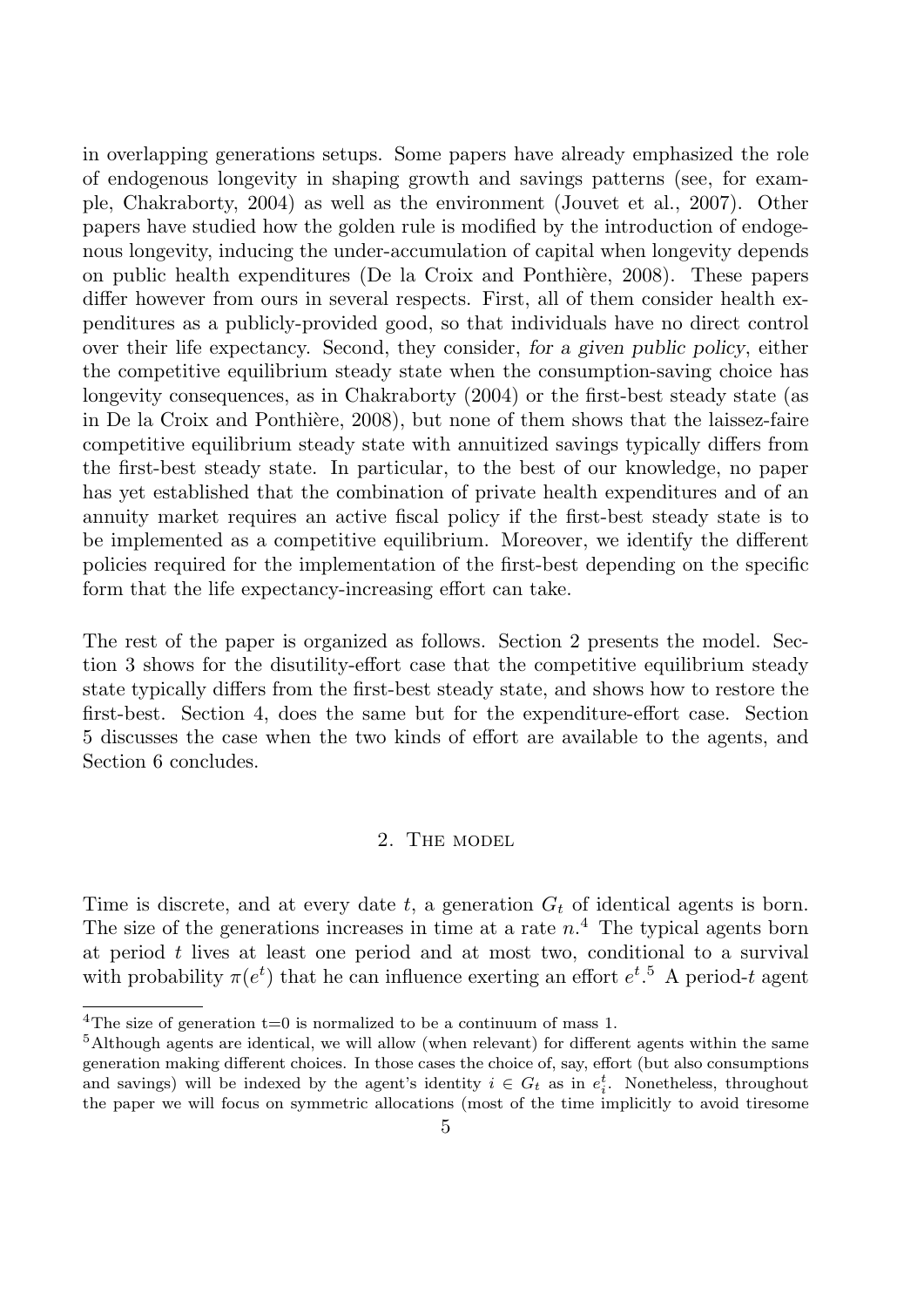supplies inelastically when young his labor (normalized to 1) for a real wage rate  $w_t$  that he can split as he wishes between first period consumption  $c_0^t$  and saving, which he can hold in either capital or intrinsically worthless money. His capital savings  $k^t$  earn a return  $r_{t+1}$  at  $t+1$  from a fund in which they are placed and that lends them in the capital market to firms, while monetary holdings  $M<sup>t</sup>$  bought at a real price  $\frac{1}{p_t}$  at t are worth  $\frac{1}{p_{t+1}}M^t$  at  $t+1$ . Savings (augmented of their return) are then used for second period consumption  $c_1^t$ . Note that the probability of survival  $\pi(e^t)$  represents also the expected proportion of individuals born at t and choosing  $e^t$  that survives into the next period and, most importantly, that for large populations of agents choosing such an effort level  $e^t$  the actual survival rate will be arbitrarily close to  $\pi(e^t)$ .<sup>6</sup> Finally, effort can be costly to agents either in terms of utility (Section 3) or in terms of an income that could have otherwise been used for consumption (Section 4). The first case tries to capture the influence on life expectancy of individual behavioral choices that are unrelated to income but undesirable per se, while the second case can be simply thought of as standard health expenditures. Of course, the two types of efforts could be made simultaneously. We address first the two cases separately mostly for expositional reasons. The general case will be discussed in Section ?.

Consider first the utility-effort case. The probability of survival  $\pi(e^t)$  depends on an effort level  $e^t$  that creates a linear disutility<sup>7</sup>  $\gamma e^t$  (where  $\gamma$  represents thus the intensity of the effort disutility, assumed to be identical across individuals).<sup>8</sup> The probability  $\pi$  is assumed to satisfy

$$
\pi'(e^t) > 0
$$
  
\n
$$
\pi''(e^t) < 0
$$
  
\n
$$
\lim_{t \to 0^+} \pi'(e^t) = +\infty.
$$
\n(1)

e

repetitions) so that the index will typically be dropped, as above.

 $6$ As a simplification, we will identify expected and actual survival rates throughout the paper. As stated above, this implicitly requires assuming a sufficiently large population at each period, since the variance  $\pi(e)(1-\pi(e))/N$  of the actual survival rate around the expected one  $\pi(e)$  is arbitrarily close to zero for big enough populations of size  $N$  of agents choosing a level of effort  $e$ , and would not be acceptable in the case of small cohorts. A more precise model fully incorporating the exact random nature of actual survival rates would necessarily be more convoluted and we think that, as a first approach to the issue, the gain in transparency of working under this assumption more than justifies the simplification. At any rate, the results from a fully-fledged model are not expected to depart from those presented here, but to be fair this remains to be checked.

<sup>7</sup>Note that we obtain the same results by assuming convex disutility of effort. For simplicity of exposure, we stick to the linear case.

<sup>&</sup>lt;sup>8</sup>For the case where, in a static setup, the effort disutility differs across individuals see Leroux (2008).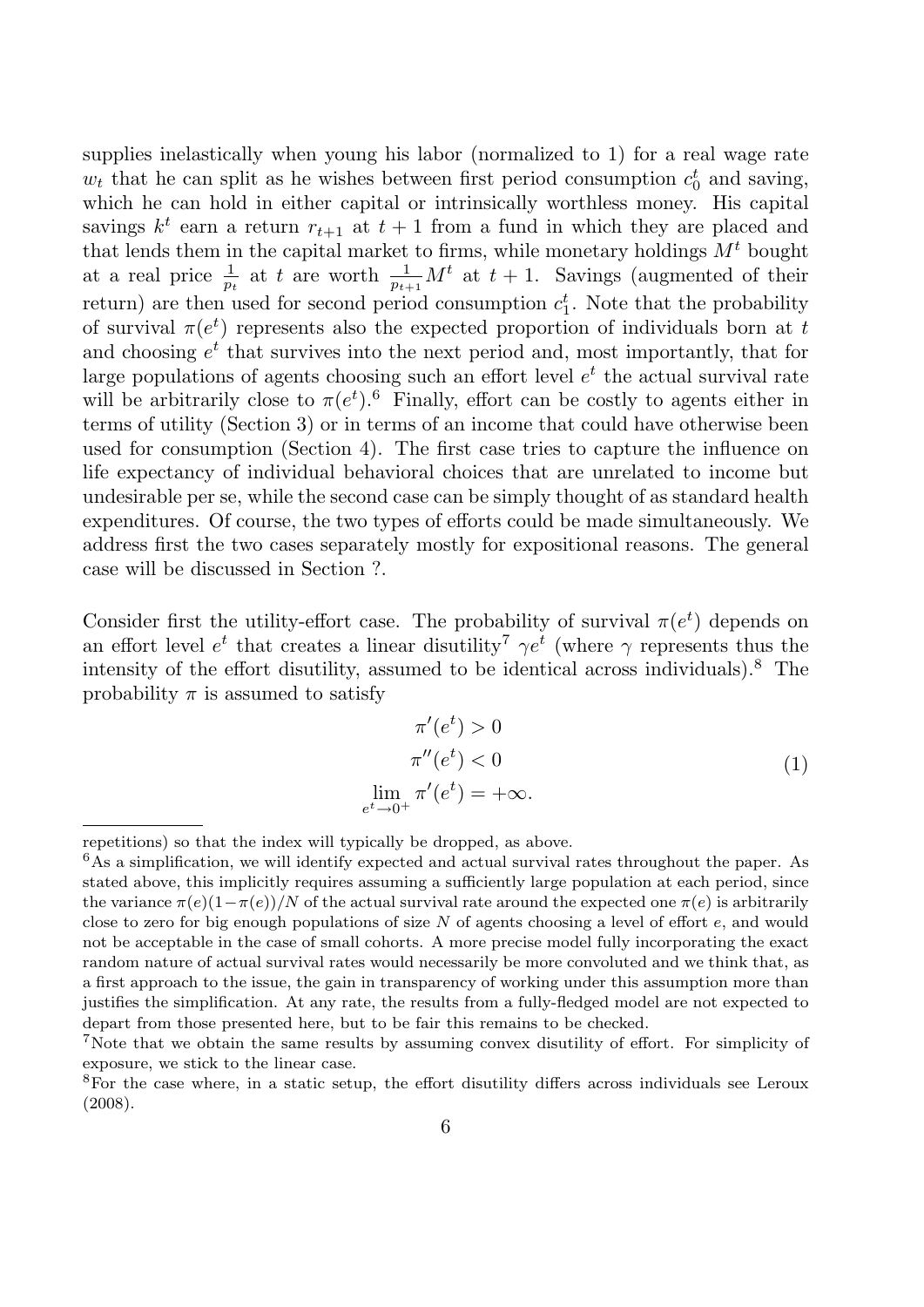The utility from consumption when young  $c_0$  and old  $c_1$  is given by twice continuously differentiable, increasing, strictly concave functions  $u$  and  $v$  respectively satisfying the Inada condition, i.e.

$$
u'(c_0) > 0 < v'(c_1)
$$
  
\n
$$
u''(c_0) < 0 > v''(c_1)
$$
  
\n
$$
\lim_{c_0 \to 0^+} u'(c_0) = +\infty = \lim_{c_1 \to 0^+} v'(c_1)
$$
\n(2)

We also assume throughout the paper that the inequality

$$
\pi(e)\pi''(e)v(c_1)v''(c_1) \ge (\pi'(e)v'(c_1))^2 \tag{3}
$$

holds everywhere, which is enough to guarantee the quasi-concavity of the objective functions below, as well as that the first-order conditions are not only necessary but sufficient to characterize the optimal choices.<sup>9</sup> The expected lifetime utility of an agent born at time t and choosing  $c_0^t$ ,  $c_1^t$ , and  $e^t$  is then

$$
U(c_0^t, c_1^t, e^t) = u(c_0^t) + \pi(e^t)v(c_1^t) - \gamma e^t.
$$
\n(4)

Since in this case effort has no impact on the agent's income, his budget constraints at periods t and  $t + 1$  are respectively

$$
c_0^t + k^t + \frac{1}{p_t} M^t \le w_t
$$
  
\n
$$
c_1^t \le r_{t+1} k^t + \frac{1}{p_{t+1}} M^t
$$
\n(5)

where  $w_t$  and  $r_{t+1}$  are the wage and returns to capital savings

Consider now the income-effort case. Here we assume that  $e^t$  is instead an amount of income that the individual spends in health care, which influences his survival

$$
\frac{\pi''(e)}{\pi'(e)}e \cdot \frac{v''(c_1)}{v'(c_1)}c_1 \ge \frac{\pi'(e)}{\pi(e)}e \cdot \frac{v'(c_1)}{v(c_1)}c_1
$$

<sup>&</sup>lt;sup>9</sup>This condition can be rearranged to become

i.e. that the product of the elasticities of  $\pi'$  and  $v'$  is bigger than the product of the elasticities of  $\pi$  and v. In other words, the (proportional) marginal increases in survival probability and second period utility have to be jointly more sensitive to effort and consumption respectively than the probability and utility themselves, a sort of strong enough concavity of second period expected utility.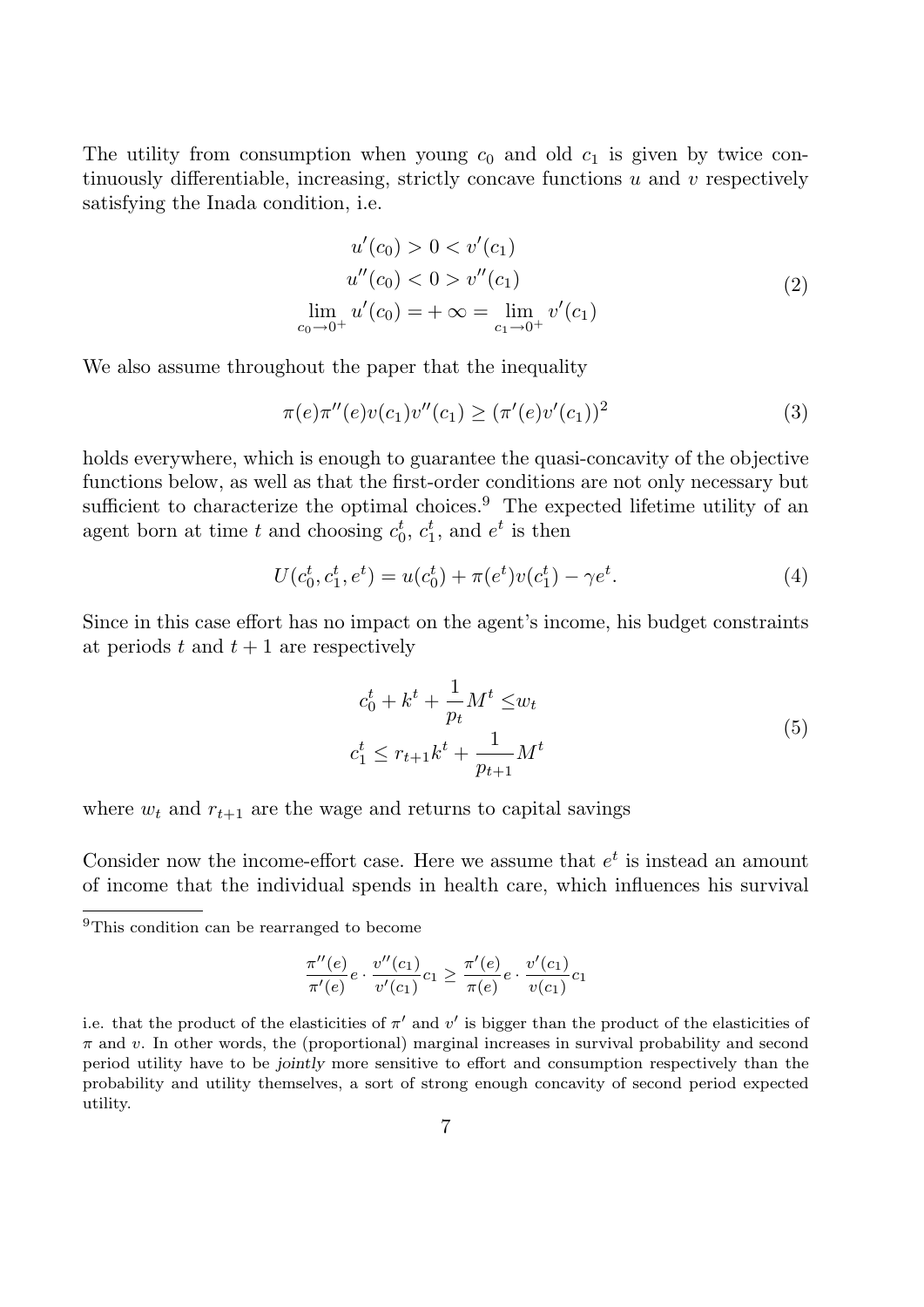probability  $\pi(e^t)$  (with the same properties as before). In this case, in the utility function above  $\gamma = 0$  so that the agent's expected utility from choosing  $c_0^t, c_1^t$ , and  $e^t$  is now

$$
U(c_0^t, c_1^t, e^t) = u(c_0^t) + \pi(e^t)v(c_1^t)
$$
\n<sup>(6)</sup>

but the agent bears a cost in terms of real income  $e^t$  not available for consumption or savings, which reduces the first-period income available for consumption and saving:

$$
c_0^t + k^t + \frac{1}{p_t} M^t + e^t \le w_t
$$
  
\n
$$
c_1^t \le r_{t+1} k^t + \frac{1}{p_{t+1}} M^t.
$$
\n(7)

Note that, as opposed to other endogenous longevity models (e.g. Chakraborty (2004) and De la Croix and Ponthiere (2008)), in the two cases above the level of effort  $e^t$  is chosen by the individual himself.

Production is standard: at every period, firms produce, out of capital and labor, a single good that can be either consumed, saved to be used as capital for production the next period, or in the second case above devoted to a health expenditure. The production function  $F(K, L)$  exhibits constant returns to scale and good and factors markets are perfectly competitive, so that the wage rate equals the marginal productivity of labor and the annuitized marginal productivity of capital remunerates the latter. Hence, at a competitive equilibrium (in which all the identical agents of any given generation face the same factor prices, and hence make the same choices, in particular the same level of capital savings) the factor prices faced by generation t must satisfy

$$
w_t = F_L(\frac{k^{t-1}}{1+n}, 1)
$$
  

$$
r_{t+1} = F_K(\frac{k^t}{1+n}, 1) \frac{1}{\pi(e^t)}
$$
 (8)

given that, at every period t, aggregate capital  $K_t$  equals at equilibrium the previous period aggregate savings in terms of capital  $(1+n)^{t-1}k^{t-1}$  (for the sake of simplicity capital is assumed to depreciate completely in one period), aggregate labour  $L_t$ equals  $(1+n)^t$ , and marginal productivities are homogeneous of degree 0. Note that, according to the equations above, capital savings are assumed to be invested into a fund that lends to firms and the return of which is therefore the marginal productivity of capital. Since the return to capital savings of any given generation t is annuitized, it depends on the actual survival rate of that generation as well, which for an economy with large enough cohorts can be identified to the probability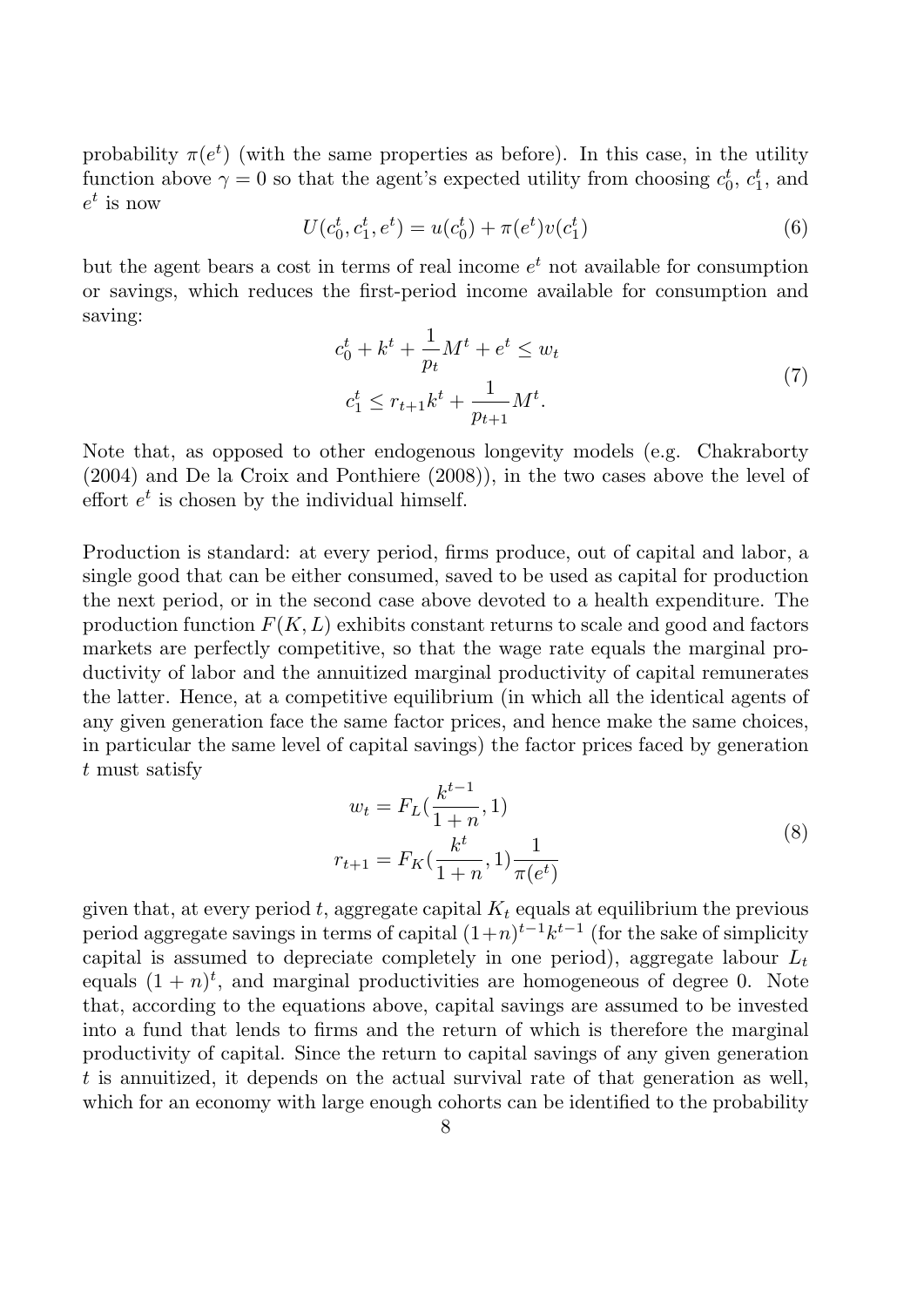of survival  $\pi(e^t)$ , and hence depends on the commonly chosen effort  $e^t$ . Indeed, the return to the aggregate savings invested in the fund is augmented in such an equilibrium by the fact that a proportion  $1 - \pi(e^t)$  individuals of each generation does not survive into the next period and therefore profits are to be distributed among the proportion  $\pi(e^t)$  of survivors only. This is a crucial feature of our model.

# 3. Case in which increasing life expectancy is costly in terms of utility

In this section, we assume that the longevity-enhancing effort has a cost in terms of utility only.<sup>10</sup> We characterize first the laissez-faire competitive equilibrium steady state, then the first-best steady state, we show that they typically differ, and we finally find the public intervention that makes them coincide, implementing thus the latter by means of the former.

### 3.1. Laissez-faire competitive equilibrium steady state.

We characterize here the competitive equilibrium steady state allocation under laissez-faire. Any agent's problem amounts to (i) choose how much to save and how to allocate his savings between capital and money, and (ii) to choose how much effort to make in order to increase his chances of surviving into the second period, that is to say, for an agent born in period  $t$ ,

$$
\max_{0 \le c_0^t, c_1^t, k^t, e^t, M^t} u(c_0^t) + \pi(e^t) v(c_1^t) - \gamma e^t
$$
  

$$
c_0^t + k^t + \frac{1}{p_t} M^t \le w_t
$$
  

$$
c_1^t \le r_{t+1} k^t + \frac{1}{p_{t+1}} M^t.
$$
 (9)

This optimization problem is convex, since the objective function is quasi-concave<sup>11</sup> and the constrained set is convex. The first-order conditions characterizing therefore

$$
u(c_0) + \pi(e)v(c_1) - \gamma e \le u(c'_0) + \pi(e')v(c'_1) - \gamma e'
$$
  
9

 $10$ Think of it as, for instance, the exciting prospect of eating always a healthy diet, never smoking, non-stop exercising, etc.

 $11$ In effect, from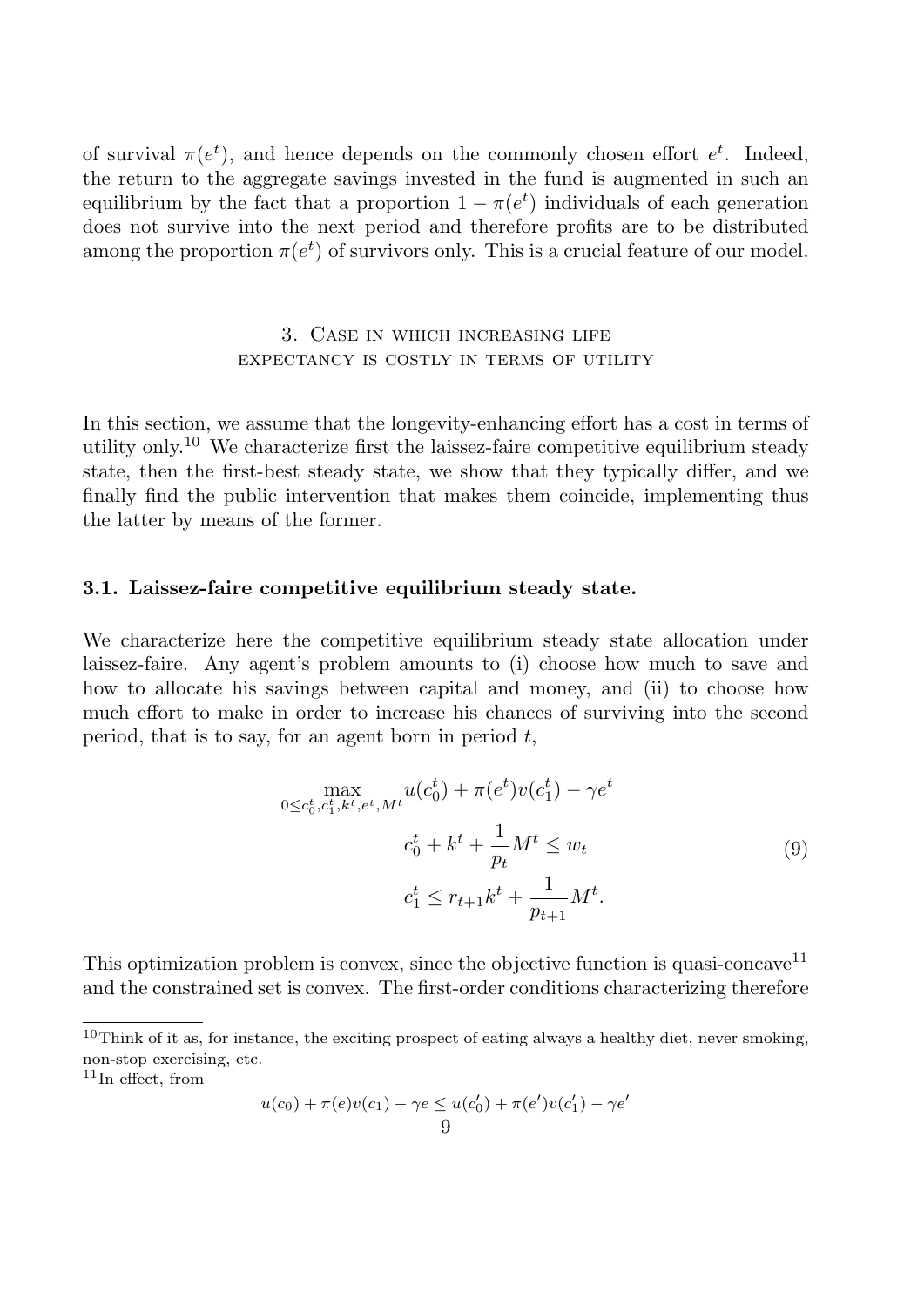the solution to this problem<sup>12</sup> are

$$
\begin{pmatrix} u'(c_0^t) \\ \pi(e^t)v'(c_1^t) \\ 0 \\ 0 \\ \pi'(e^t)v(c_1^t) - \gamma \end{pmatrix} = \lambda^t \begin{pmatrix} 1 \\ 0 \\ 1 \\ 1 \\ 0 \end{pmatrix} + \mu^t \begin{pmatrix} 0 \\ 1 \\ -r_{t+1} \\ -\frac{p_t}{p_{t+1}} \\ 0 \end{pmatrix}
$$
(10)

for some  $\lambda^t > 0$  and  $\mu^t > 0$ , given the monotonicity of u and v, along with the budget constraints of the optimization problem above, or equivalently

$$
\frac{u'(c_0^t)}{v'(c_1^t)} = \pi(e^t)\frac{p_t}{p_{t+1}} = \pi(e^t)r_{t+1}
$$
\n
$$
c_0^t + k^t + \frac{1}{p_t}M^t = w_t
$$
\n
$$
c_1^t = r_{t+1}k^t + \frac{1}{p_{t+1}}M^t
$$
\n
$$
\pi'(e^t)v(c_1^t) = \gamma.
$$
\n(11)

The first equation in the first line equates the marginal rate of substitution (actually  $\frac{u'(c_0^t)}{\pi(e^t)v'(a)}$  $\frac{u(c_0)}{\pi(e^t)v'(c_1^t)}$  between first and second period consumptions to the rate at which income can be transferred from the first to the second period of life (namely  $\frac{p_t}{p_{t+1}}$ ); it determines thus the agent's optimal level of savings. The second equation in the first line, on the other hand, requires the absence of arbitrage between the two saving instruments (money and capital) for the agent to be willing to hold them both. The second and tird lines are the agent's budget constraints, and the last line states that the agent's optimal level of effort equates the direct marginal cost of

$$
u(c_0) + \pi(e)v(c_1) - \gamma e
$$
  
\n
$$
\leq \lambda [u(c_0) + \pi(e)v(c_1) - \gamma e] + (1 - \lambda)[u(c'_0) + \pi(e')v(c'_1) - \gamma e']
$$
  
\n
$$
= [\lambda u(c_0) + (1 - \lambda)u(c'_0)] + [\lambda \pi(e)v(c_1) + (1 - \lambda)\pi(e')v(c'_1)] - [\lambda \gamma e + (1 - \lambda)\gamma e']
$$
  
\n
$$
\leq u(\lambda c_0 + (1 - \lambda)c'_0) + [\lambda \pi(e)v(c_1) + (1 - \lambda)\pi(e')v(c'_1)] - \gamma[\lambda e + (1 - \lambda)e']
$$
  
\n
$$
\leq u(\lambda c_0 + (1 - \lambda)c'_0) + \pi(\lambda e + (1 - \lambda)e')v(\lambda c_1 + (1 - \lambda)c'_1) - \gamma[\lambda e + (1 - \lambda)e']
$$

where the last two inequalities follow from the fact that  $u(c_0)$  and  $\pi(e)v(c_1)$  are concave (the latter under the assumption made in (3) that  $\pi(e)\pi''(e)v(c_1)v''(c_1) \geq (\pi'(e)v'(c_1))^2$  holds everywhere).  $12$ The second-order conditions guaranteeing that the first-order conditions are not just necessary but sufficient as well for a (local, and from the convexity of the problem also) global maximum have been checked to be satisfied. Details to be added or available upon request.

it follows that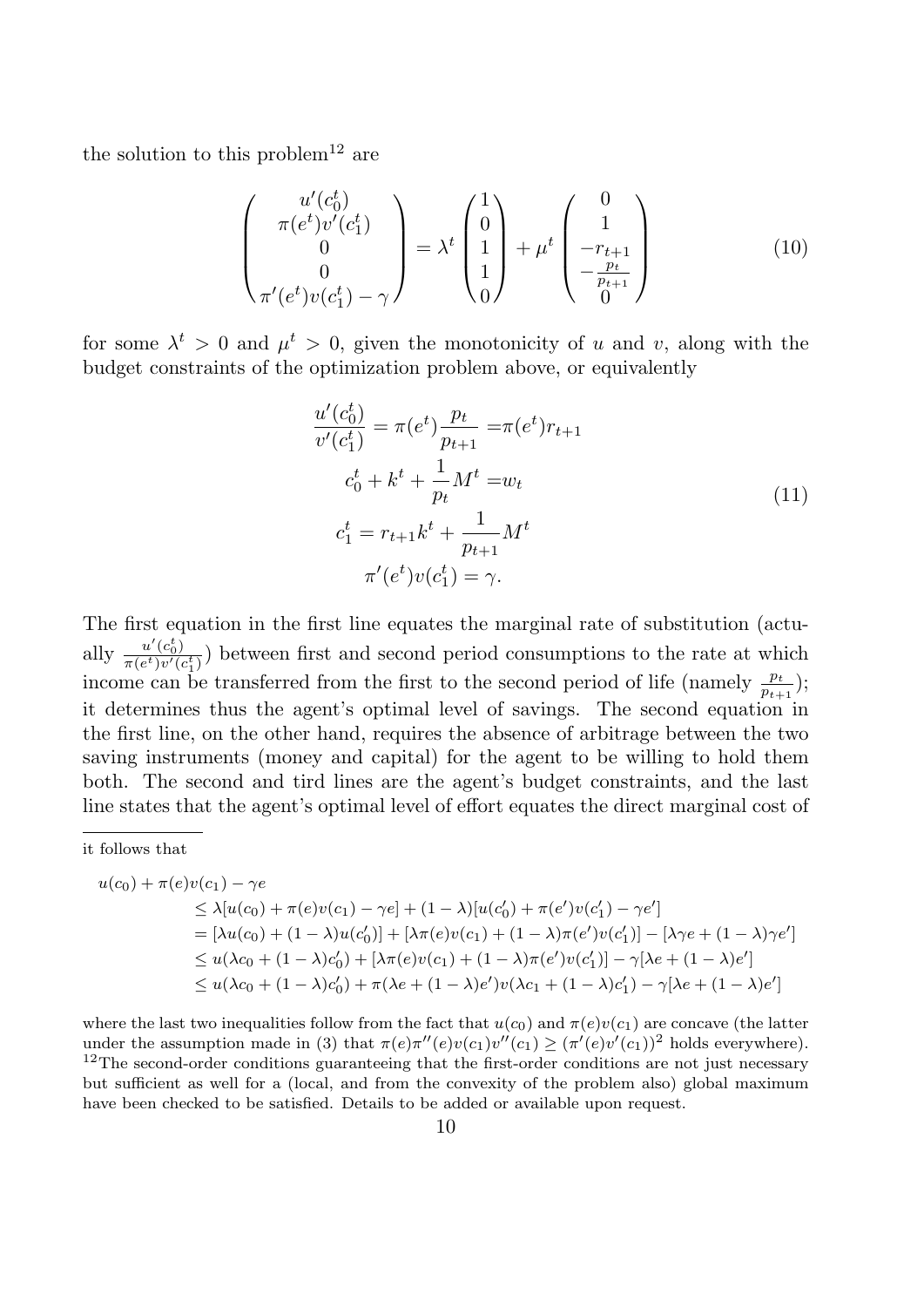increasing effort (the right-hand side) and its marginal benefit (the left-hand side), i.e. the marginal increase of the survival probability times the utility of second period consumption.

At a competitive equilibrium of an economy with large enough generations, the two conditions in (8) equating at every period, the wage rate to the marginal productivity of labor and the rental rate of capital to its annuitized marginal productivity, must be satisfied as well. Therefore, adding up the budget constraints of the young and old alive at any time  $t$ , it must hold

$$
c_0^t + \frac{\pi(e^{t-1})}{1+n} c_1^{t-1} + k^t + \frac{1}{p_t} M^t
$$
  
=  $F_L(\frac{k^{t-1}}{1+n}, 1) + F_K(\frac{k^{t-1}}{1+n}, 1) \frac{k^{t-1}}{1+n} + \frac{\pi(e^{t-1})}{p_t} \frac{M^{t-1}}{1+n}$  (12)

where (because of the feasibility of the allocation of resources and the constant returns to scale of the technology) the first three terms of the left-hand side cancel out with the first two of the right-hand side at equilibrium, so that at any  $t$  it must hold

$$
\frac{M^t}{M^{t+1}} = \frac{1+n}{\pi(e^t)}.
$$
\n(13)

Thus, at equilibrium, the individual monetary holdings must always decrease at a slower pace than in the standard 2-period lifetime case with certainty (where they decrease every period by a constant factor  $\frac{1}{1+n}$ ). This follows from the fact that some individuals die at the end of the first period and the claims on resources they could have made using their monetary savings disappear with them (no one inherits them).

At a competitive equilibrium steady state the monetary savings held by the agents must be constant in real terms, i.e.  $\frac{M^t}{p^t} = \frac{M^{t+1}}{p^{t+1}}$  always, and therefore prices must decrease at the same rate, so that it holds

$$
\frac{p_t}{p_{t+1}} = \frac{1+n}{\pi(e)}\tag{14}
$$

where e is the steady state level of effort chosen by each individual. Therefore, the competitive equilibrium steady state under laissez-faire consists of a profile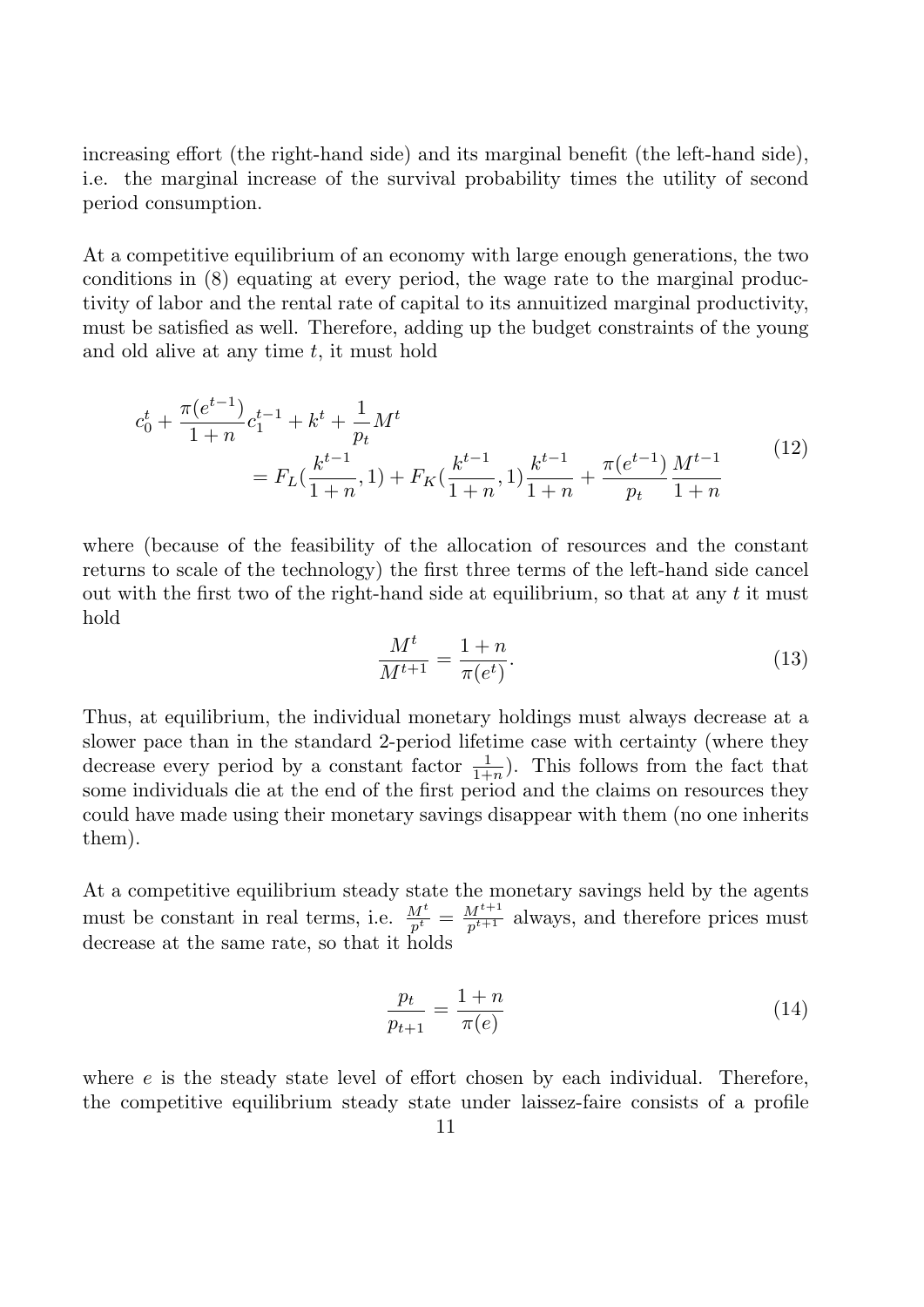$\tilde{c}_0, \tilde{c}_1, \tilde{e}, \tilde{k}, \tilde{m} \text{ satisfying}$ 

$$
\frac{u'(c_0)}{v'(c_1)} = 1 + n = F_K(\frac{k}{1+n}, 1)
$$
  
\n
$$
c_0 + k + m = F_L(\frac{k}{1+n}, 1)
$$
  
\n
$$
\frac{\pi(e)}{1+n}c_1 = F_K(\frac{k}{1+n}, 1)\frac{k}{1+n} + m
$$
  
\n
$$
\pi'(e)v(c_1) = \gamma.
$$
  
\n(15)

The next proposition establishes the uniqueness of the competitive equilibrium steady state of this economy.

**Proposition 1.** In the standard Diamond (1965) overlapping generations economy with production and money —augmented to allow for the choice of a higher life expectancy at a cost in terms of utility— the competitive equilibrium steady state is unique.<sup>13</sup>

*Proof.* Assume both  $c_0, c_1, k, m, e$  and  $c'_0$  $\mathcal{L}_0', c'_1, k', m', e$  satisfy (15). Then from

$$
F_k(\frac{k}{1+n}, 1) = 1 + n = F_k(\frac{k'}{1+n}, 1)
$$

it follows that  $k = k'$ , and from

$$
\frac{u'(c_0)}{v'(c_1)} = 1 + n = \frac{u'(c'_0)}{v'(c'_1)}
$$

if, without loss of generality,  $c_0 < c'_0$ , follows that  $c_1 < c'_1$ , that  $m > m'$  (from the first budget constraint) and  $e > e'$  (from the second budget constraint). But then

$$
\pi'(e)v(c_1) < \pi'(e')v(c_1')
$$

which cannot be, so that  $c_0 = c_0$  $c'_0$ . Similarly,  $c_1 = c'_1$  $\frac{1}{1}$ . It follows then straightforwardly from the equations in (15) that  $m = m'$  and  $e = e'$  as well. Q.E.D.

 $13$ Moreover, it is regular solution to the system (15) and hence a continuously differentiable function of the growth rate n and the disutility rate from effort  $\gamma$ . Just check the adequate Jacobian at a solution to the system (we did it): it is regular.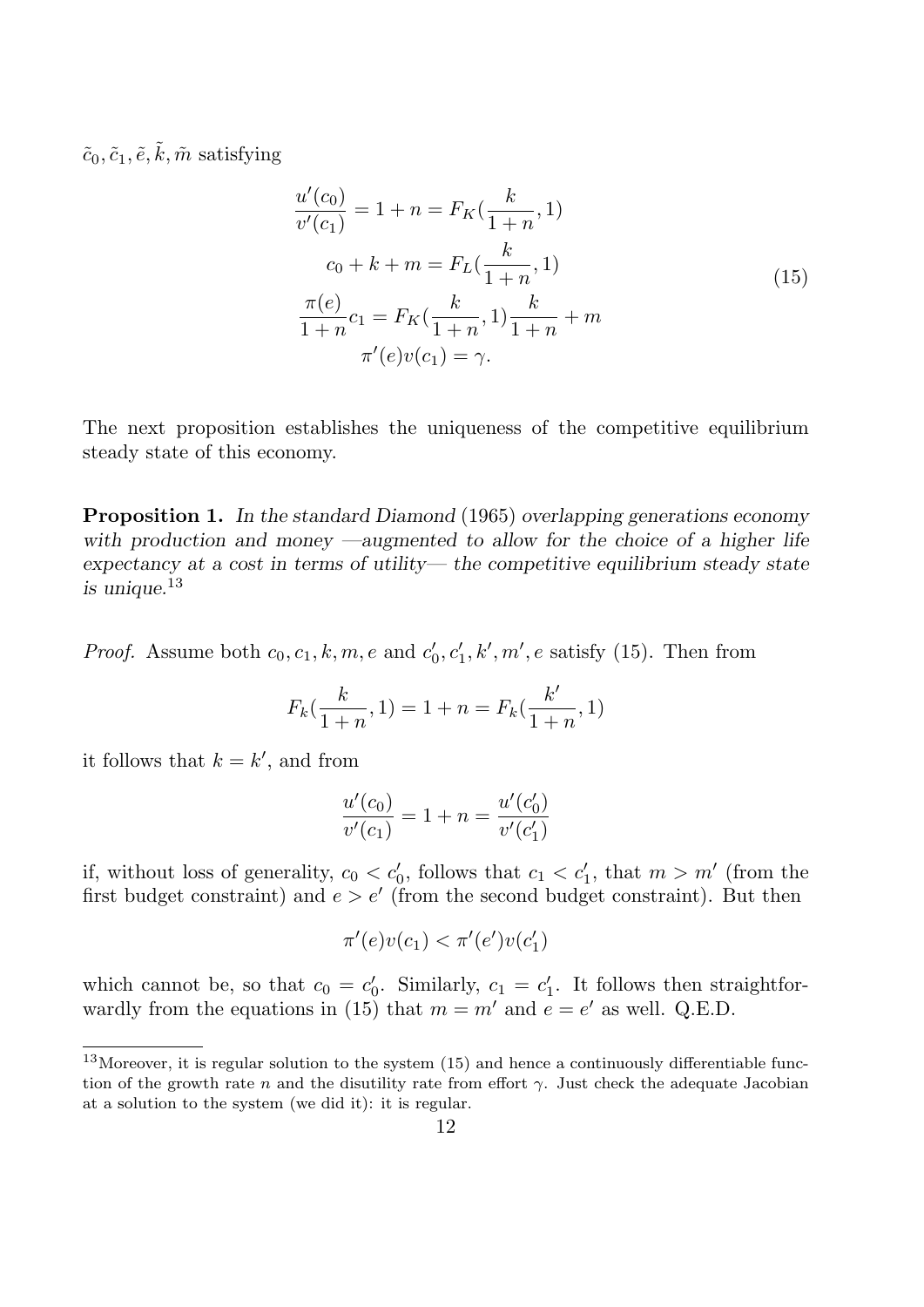### 3.2 The first-best steady state.

The first-best steady state maximizes instead the utility of the representative agent under the feasibility constraint, so that for an economy with large enough genera $tions<sup>14</sup>$  it is characterized by the solution to the problem

$$
\max_{0 \le c_0, c_1, k, e} u(c_0) + \pi(e)v(c_1) - \gamma e
$$
  
s.t.  $c_0 + \frac{\pi(e)}{1+n}c_1 + k \le F(\frac{k}{1+n}, 1)$  (16)

The resource constraint in the optimization problem above requires that the output per worker (net of capital replacement) allows at any time to satisfy the consumption of the young and old agents alive that period, the latter being only a proportion 1  $\frac{1}{1+n}$  of the former because of the population growth of which, moreover, only a fraction  $\pi(e)$  would have survived, for large enough cohorts. It should be noted that the optimization problem in (16) is not convex since, although the objective function of this problem is indeed quasi-concave under (3), the constrained set is not an upper contour set of a quasi-concave function, but rather of a difference of two quasi-concave functions —since both the left-hand side and the right-hand side functions in the constraint in (16) are quasi-concave— which needs not be convex. Fortunately, this is not a problem since, under the assumptions made, the problem (16) has a unique solution (see Proposition 2 below) that moreover is interior to the positive orthant, so that it can be characterized as the only solution to the first-order conditions satisfying the second-order conditions for a local maximum.<sup>15</sup>

In effect, the boundary behavior of u, v, and  $\pi$  in (1) and (2) implies that any solution to the problem (16) above will be interior, and the first-order conditions characterizing an interior solution to the problem are

$$
\begin{pmatrix} u'(c_0) \\ \pi(e)v'(c_1) \\ 0 \\ \pi'(e)v(c_1) - \gamma \end{pmatrix} = \lambda \begin{pmatrix} 1 \\ \frac{\pi(e)}{1+n} \\ 1 - F_K(\frac{k}{1+n}, 1) \frac{1}{1+n} \\ \frac{\pi'(e)}{1+n} c_1 \end{pmatrix}
$$
(17)

for some  $\lambda > 0$ , given the monotonicity of u and v, along with the resource constraint in the optimization problem above. Equivalently, the first-best steady state is the

<sup>&</sup>lt;sup>14</sup>For the identification of actual and expected survival rates made in the feasibility constraint below to be acceptable.

<sup>&</sup>lt;sup>15</sup>From the absence of non-interior solutions and the uniqueness of the interior one, the local maximum is necessarily a global maximum.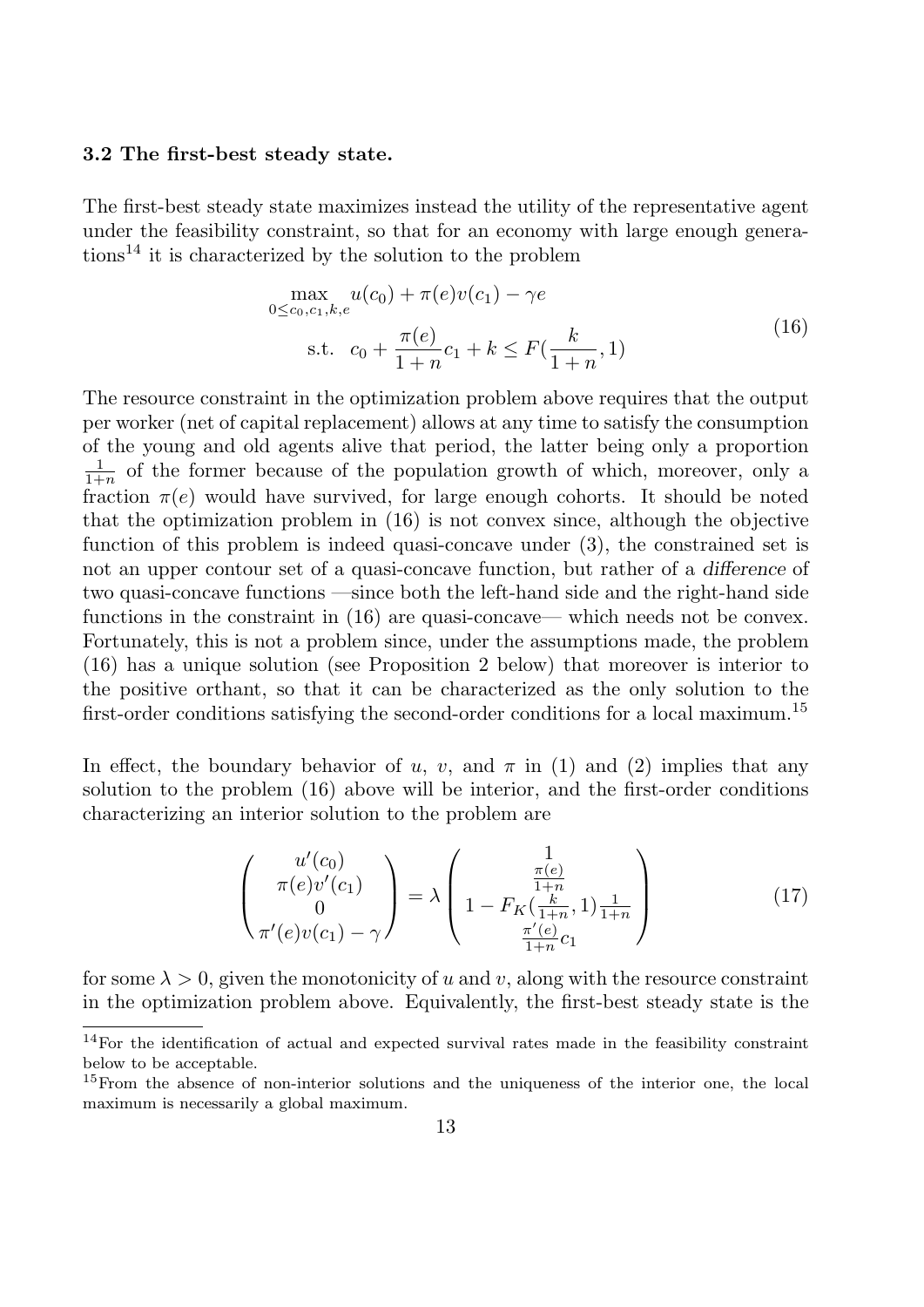only profile (see Proposition 1 below)  $c_0^*$  $x_0^*, c_1^*, e^*, k^*$  satisfying the equations:

$$
\frac{u'(c_0)}{v'(c_1)} = 1 + n = F_K(\frac{k}{1+n}, 1)
$$
  
\n
$$
c_0 + \frac{\pi(e)}{1+n}c_1 + k = F(\frac{k}{1+n}, 1)
$$
  
\n
$$
\pi'(e)v(c_1) = \gamma + \pi'(e)v'(c_1)c_1.
$$
\n(18)

The last condition states in this case that the first-best level of effort should be such that the marginal cost of effort (the right-hand side) should equate its marginal benefit (the left-hand side). While the marginal benefit is still simply the marginal increase of the survival probability times the utility of second period consumption, the marginal cost of increasing survival consists now of the sum of the direct marginal utility cost of increasing effort (namely  $\gamma$ ) and an indirect cost (not internalized by competitive agents) in terms of the additional pressure on resources (i.e.  $\lambda \frac{\pi'(e)}{1+n}$  $\frac{\pi'(e)}{1+n}c_1$ , or equivalently  $\pi'(e)v'(c_1)c_1$  from the second first-order condition in (17)). This latter effect follows from the fact that an increase in everyone's survival chances creates an additional demand for the existing resources. This additional cost of an increased life expectancy is not taken into account by the individuals when choosing their effort level in a competitive equilibrium under laissez-faire, which accounts for the departure from the first-best of the competitive equilibrium steady state.

Under the assumptions made (in particular the concavity of second period utility), the solution to the first-order conditions (18) is unique, as the next proposition shows.

**Proposition 2.** In the standard Diamond (1965) overlapping generations economy with production —augmented to allow for the choice of a higher life expectancy at a cost in terms of utility— the first-best steady state is unique.<sup>16</sup>

*Proof.* Assume both  $c_0, c_1, k, e$  and  $c'_0$  $\zeta_0, c'_1, k', e'$  satisfy the equations (18) characterizing any solution to the problem (6), so that

$$
F(\frac{k}{1+n},1) = 1+n = F(\frac{k'}{1+n},1)
$$

<sup>&</sup>lt;sup>16</sup>Moreover, it is regular solution to the system  $(18)$  and hence a continuously differentiable function of the growth rate n and the disutility rate from effort  $\gamma$ . Just check the adequate Jacobian at a solution to the system (we did it): it is regular.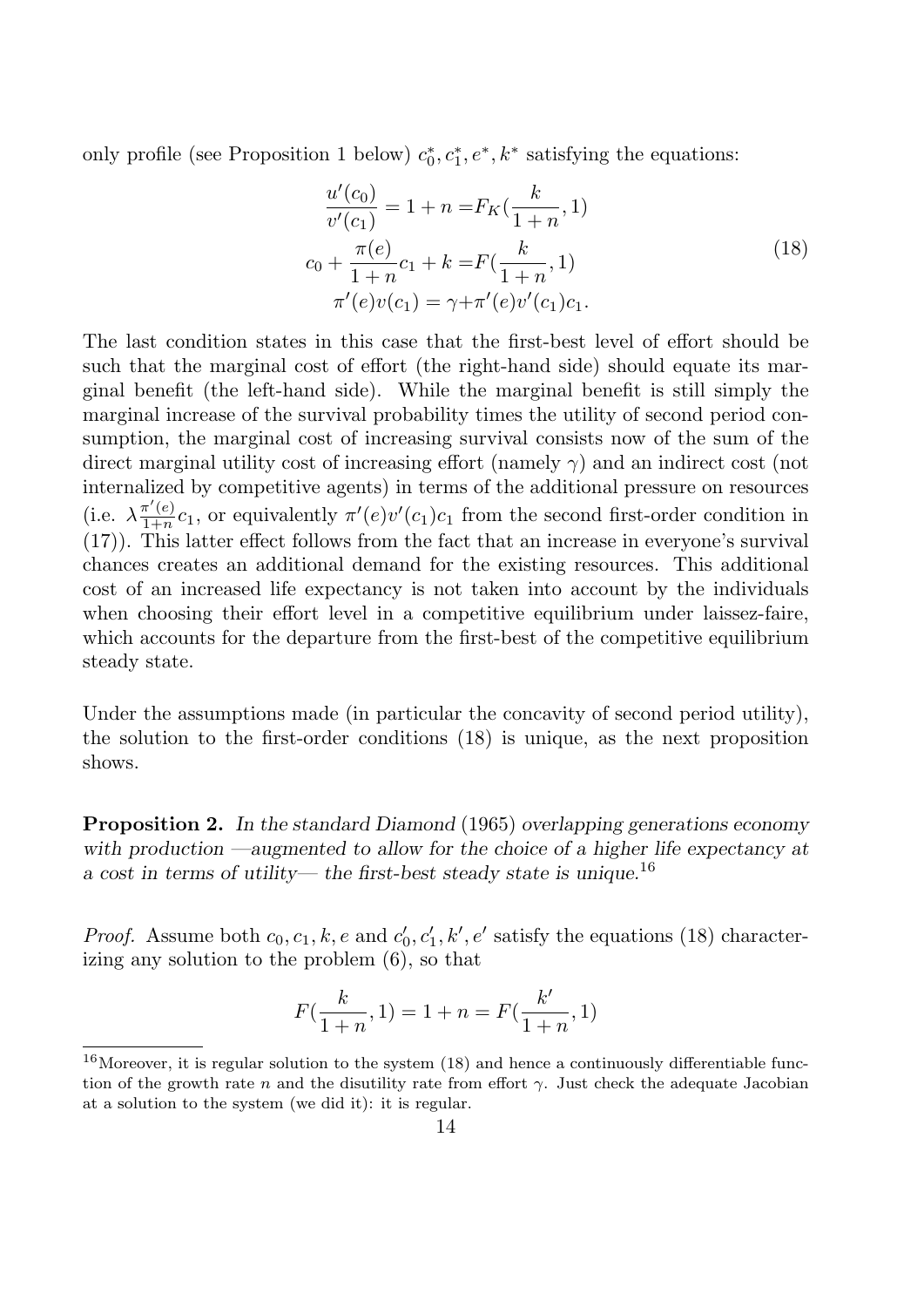from which  $k = k^* = k'$  for some  $k^*$ , and

$$
\frac{u'(c_0)}{v'(c_1)} = 1 + n = \frac{u'(c'_0)}{v'(c'_1)}
$$

$$
c_0 + \frac{\pi(e)}{1+n}c_1 = F(\frac{k^*}{1+n}, 1) - k^* = c'_0 + \frac{\pi(e')}{1+n}c'_1
$$

$$
\pi'(e)[v(c_1) - v'(c_1)c_1] = \gamma = \pi'(e')[v(c'_1) - v'(c'_1)c'_1]
$$

Assume without loss of generality that  $c_0 < c'_0$ . Then, since  $u''$ ,  $v'' < 0$ , from the first line above  $c_1 < c'_1$  as well. Hence from the second line  $e > e'$ , since  $\pi' > 0$ . But  $v(c) - v'(c)c$  is strictly increasing in c, from  $v'' < 0$ , and  $\pi(e)$  decreasing in e, from  $\pi'' < 0$ , so that

$$
\pi'(e)[v(c_1) - v'(c_1)c_1] < \pi'(e')[v(c_1') - v'(c_1')c_1']
$$

contradicting the third line above. Hence  $c_0 = c_0$  $c'_0$ . Similarly,  $c_1 = c'_1$  $x'_1$ , and hence from the feasibility condition in (18) also  $e = e'$ . Q.E.D.

Moreover, it is straightforward (although tiresome, we did it) to check that the unique solution to the system (18) satisfies the second-order conditions guaranteeing that the solution to the first-order conditions is a strict local maximum. This combined with the uniqueness established in Proposition 1 above is enough to establish that the local maximum is indeed global (as already mentioned, uniqueness is essential, since the constrained set is not necessarily convex).

Note that the equations (15) characterizing the laissez-faire steady state would be equivalent to those characterizing the first-best steady state in  $(18)^{17}$  if it were not for the term  $\pi'(e)v'(c_1)c_1$  appearing in the last equation on the first-best conditions (18), but missing from the competitive equilibrium steady state conditions (15). As a consequence, the laissez-faire competitive equilibrium steady state is not the first-best steady state, as the next proposition establishes.

Proposition 3. In the standard Diamond (1965) overlapping generations economy with production and money —augmented to allow for the choice of a higher

<sup>&</sup>lt;sup>17</sup>To be more precise they would rather imply the first-best conditions, but under the conditions guaranteeing the uniqueness of the first-best steady state that amounts to the same thing (up to a residual determination of m as  $F_L(\frac{k}{1+k})$  $\frac{k}{1+n}, 1) - c_0 - k$  if one starts from the first-best).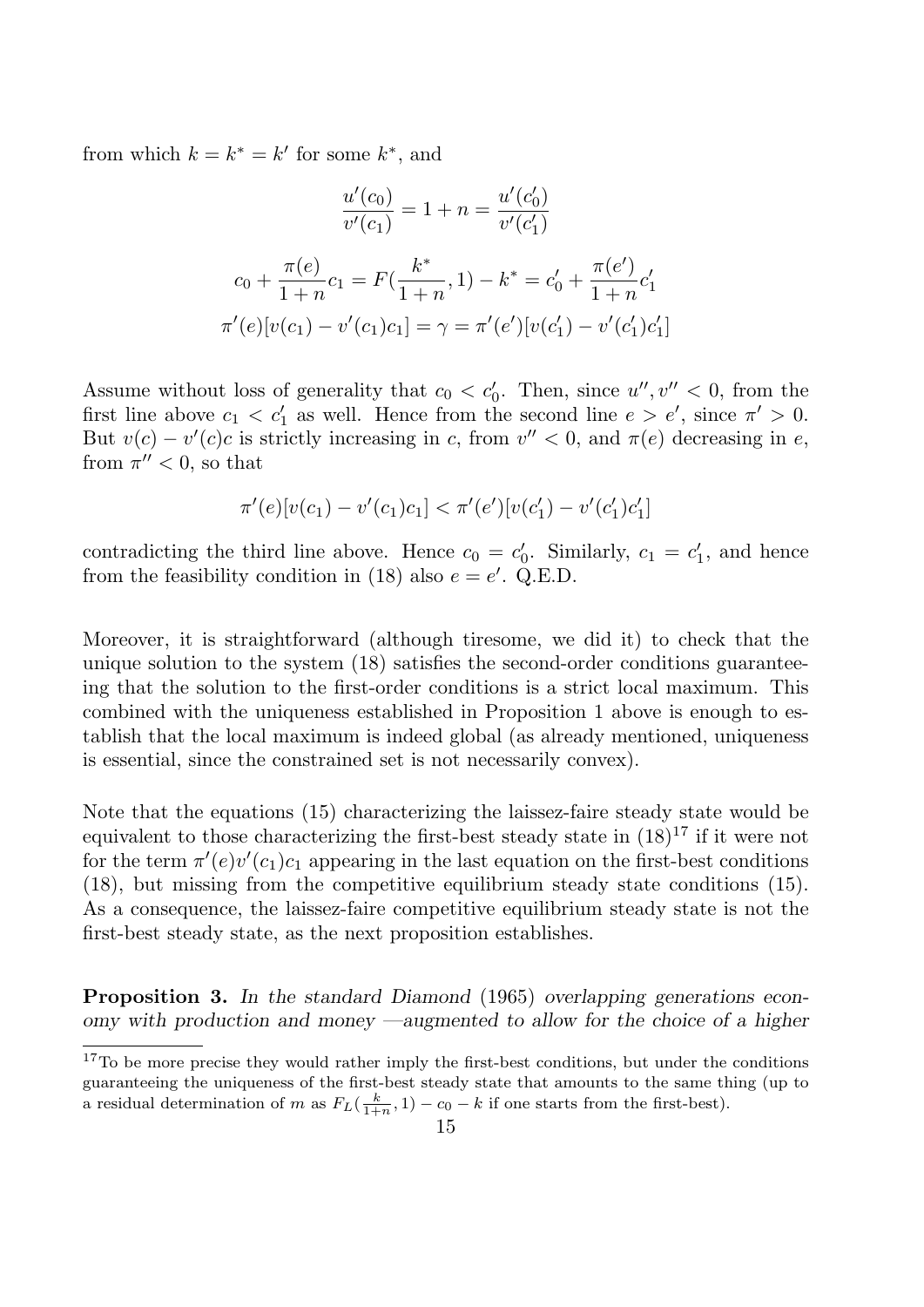life expectancy at a cost in terms of utility— the first-best steady state is not a competitive equilibrium outcome under laissez-faire.

*Proof.* Let  $(c_0^*)$  $(0, \tilde{c}_1, k^*, e^*)$  be the first-best steady state solution to (18), and  $(\tilde{c}_0, \tilde{c}_1, \tilde{c}_2)$  $k, \tilde{m}, \tilde{e}$  be the laissez-faire competitive equilibrium steady state solution to (15). It follows trivially from the last equation in each of the systems (18) and (15) that, should the two steady states coincide, then since

$$
\pi'(\tilde{e})v(\tilde{c}_1) = \gamma = \pi'(e^*)[v(c_1^*) - v'(c_1^*)c_1^*]
$$
\n(16)

it would hold also

$$
\pi'(e^*)v'(c_1^*)c_1^* = 0\tag{17}
$$

which cannot hold for an interior steady state guaranteed by the good behavior at the boundary of the representative agent's utility. Q.E.D.

As noted above, the term  $\pi'(e)v'(c_1)c_1$  —which from the first-best first order conditions (18) is equivalent to  $\lambda \frac{\pi'(e)}{1+n}$  $\frac{\pi(e)}{1+n}c_1$  — measures the indirect cost of an increase in life expectancy implied by the additional pressure put on resources by a bigger fraction of survivors. This cost is not taken into account by the individuals in a symmetric competitive equilibrium. In effect, price-taking individuals disregard the impact of their joint efforts —through a higher life expectancy— on the return to their own savings. More specifically, they take as given the return to capital  $r_{t+1}$ while it happens to be at equilibrium a function  $F_K(\frac{k^t}{1+k^t})$  $\frac{k^t}{1+n}, l)/\pi(e^t)$  of their own common level of effort  $e^t$ . The same remark holds for the return to monetary savings which, with perfect foresight, they take as given to be  $p_t/p_{t+1}$ , while it turns out to depend at equilibrium on the common level of effort  $e^t$  according to  $(1+n)/\pi(e^t)$ . As a consequence, the agents overinvest in their life expectancy with respect to the efficient level, living in expectation longer lives while saving in terms of capital the same amount, which leads them to enjoy lower levels of consumption in both periods, as the following proposition shows.

Proposition 4. In the standard Diamond (1965) overlapping generations economy with production and money —augmented to allow for the choice of a higher life expectancy at a cost in terms of utility— the agents consume too little (in both periods) and devote too much effort to increase their life expectancy at the laissezfaire competitive equilibrium steady state  $(\tilde{c}_0, \tilde{c}_1, \tilde{k}, \tilde{m}, \tilde{e})$ , compared to the first-best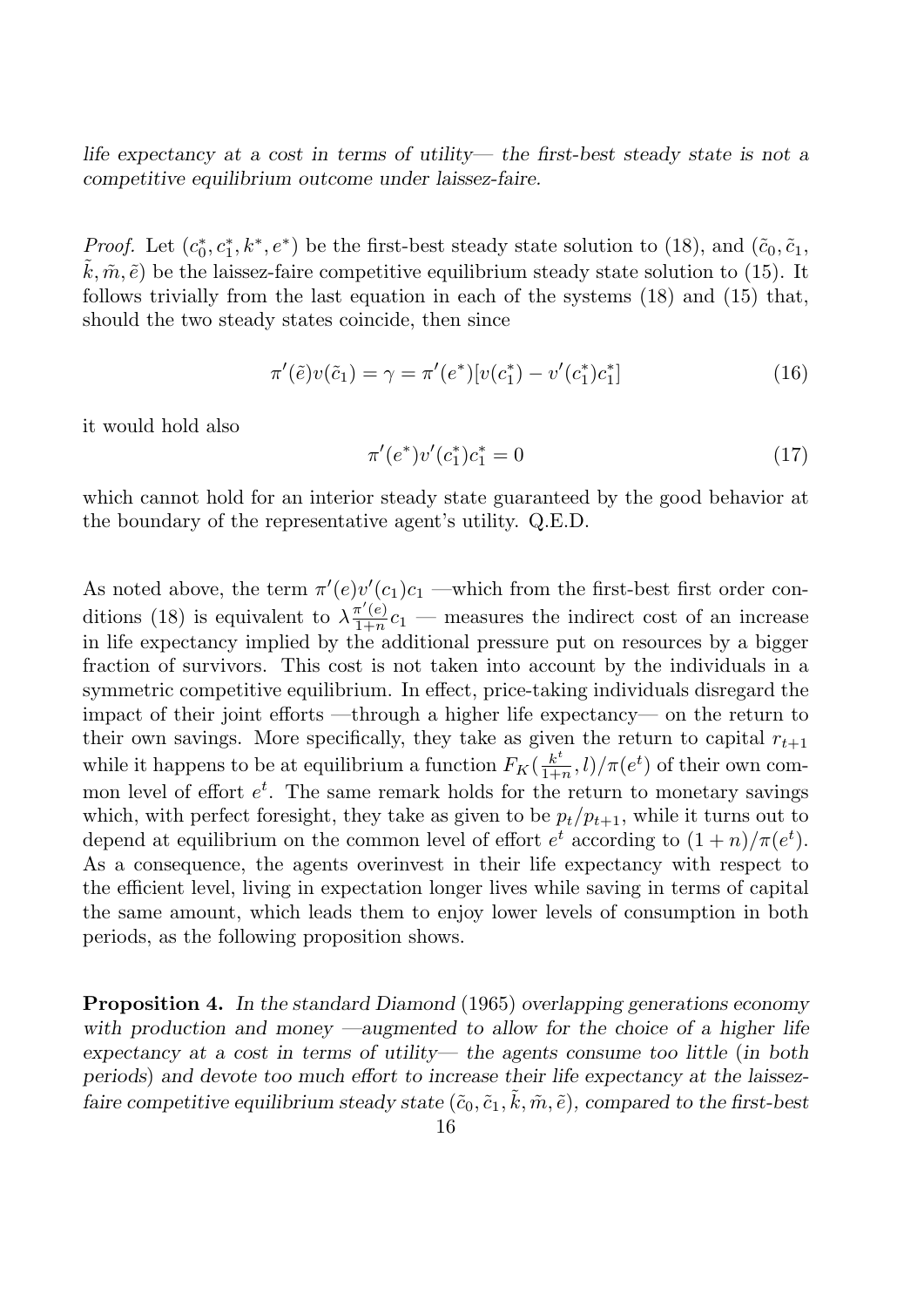steady state  $(c_0^*)$  $e_0^*, c_1^*, k^*, e^*$ ), i.e.

$$
c_1^* > \tilde{c}_1
$$
  
\n
$$
c_0^* > \tilde{c}_0
$$
  
\n
$$
k^* = \tilde{k}
$$
  
\n
$$
e^* < \tilde{e}.
$$
  
\n(18)

*Proof.* Firstly,  $\tilde{k} = k^*$  follows trivially from the equalization of the marginal productivity of capital to the rate of growth of the population in both the laissez-faire competitive equilibrium steady state and the first-best steady state.

As for the level of effort e, let us see first that necessarily  $e^* \leq \tilde{e}$ .

(1) Assume  $e^* > \tilde{e}$ , and assume also that  $c_1^* \geq \tilde{c}_1$ . Then

$$
\frac{\pi(e^*)}{1+n}c_1^* > \frac{\pi(\tilde{e})}{1+n}\tilde{c}_1\tag{19}
$$

and hence  $c_0^* < \tilde{c}_0$  from the equation

$$
c_0^* + \frac{\pi(e^*)}{1+n}c_1^* = F(\frac{k^*}{1+n}, 1) - k^* = F(\frac{\tilde{k}}{1+n}, 1) - \tilde{k} = \tilde{c}_0 + \frac{\pi(\tilde{e})}{1+n}\tilde{c}_1
$$
 (20)

so that

$$
u'(c_0^*) > u'(\tilde{c}_0). \tag{21}
$$

Moreover, since  $c_1^* \geq \tilde{c}_1$ , then

$$
\frac{1}{v'(c_1^*)} \ge \frac{1}{v'(\tilde{c}_1)}.\tag{22}
$$

Therefore,

$$
\frac{u'(c_0^*)}{v'(c_1^*)} \ge \frac{u'(c_0^*)}{v'(\tilde{c}_1)} > \frac{u'(\tilde{c}_0)}{v'(\tilde{c}_1)}
$$
\n(23)

which cannot be since both at the competitive equilibrium steady state and the first-best steady state these marginal rates of substitution are equal to the rate of growth of the population  $1 + n$ .

(2) Assume otherwise that  $e^* > \tilde{e}$  and  $c_1^* < \tilde{c}_1$ . Then  $\pi'(e^*) < \pi'(\tilde{e})$  since  $\pi$  is concave, and  $v(c_1^*)$  $\binom{*}{1} < v(\tilde{c}_1)$ , so that

$$
\pi'(e^*)v(c_1^*) < \pi'(\tilde{e})v(\tilde{c}_1) 17
$$
\n(24)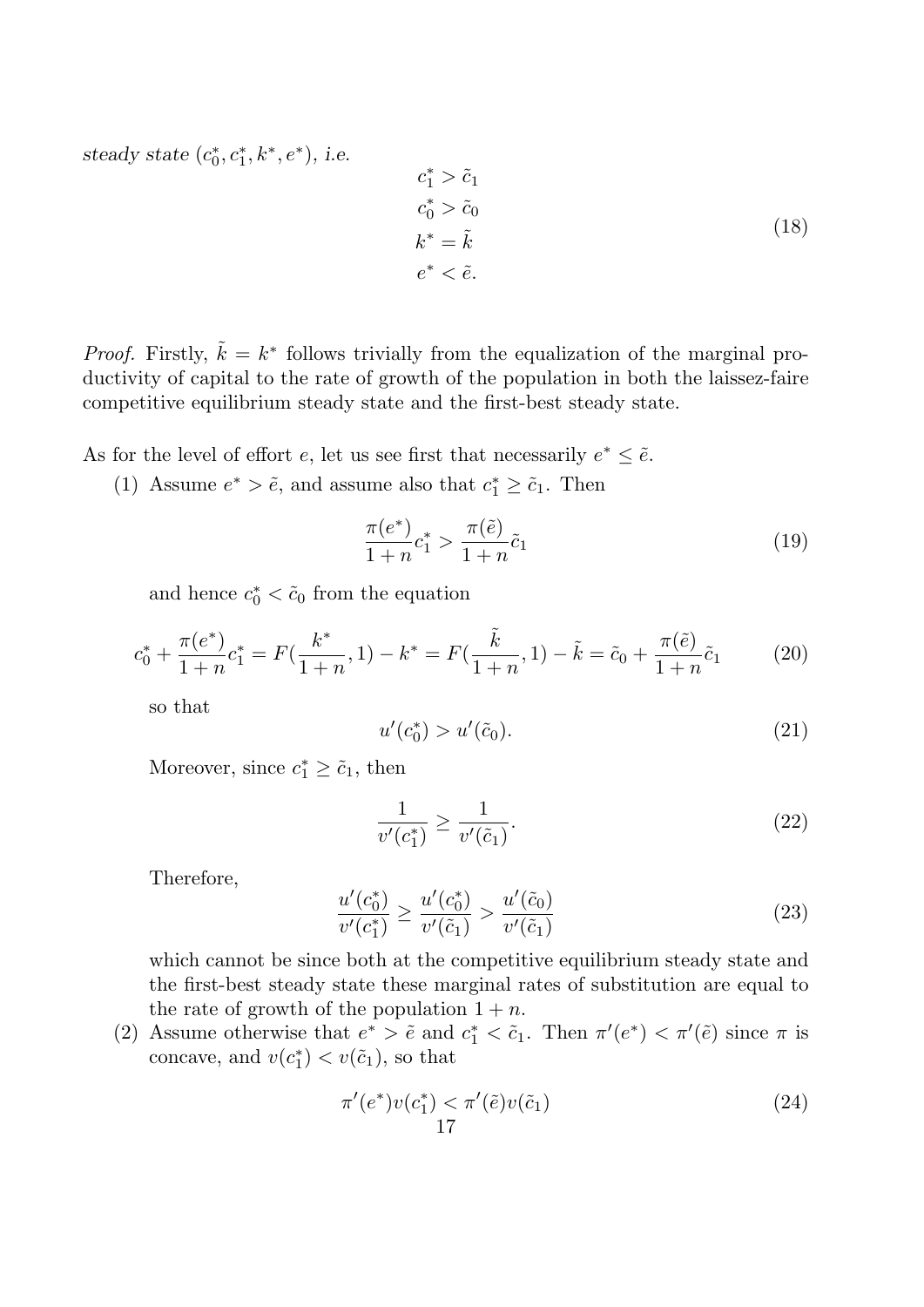but then for the last equations in conditions (8) and (15) to hold that would require

$$
\pi'(e^*)v'(c_1^*)c_1^* < 0\tag{25}
$$

which cannot be either.

Therefore, necessarily  $e^* \leq \tilde{e}$ .

Let us see now that  $e^* < \tilde{e}$  indeed.

(1) Assume that  $e^* = \tilde{e}$  and that  $c_1^* > \langle \langle \tilde{c}_1$ . Then

$$
\frac{\pi(e^*)}{1+n}c_1^* > \left( \langle \rangle \frac{\pi(\tilde{e})}{1+n} \tilde{c}_1 \right) \tag{26}
$$

and hence  $c_0^* < (>)\tilde{c}_0$  by (20), from which

$$
u'(c_0^*) > (<)u'(\tilde{c}_0). \tag{27}
$$

Moreover, since  $c_1^*$  >  $(<) \tilde{c}_1$ , then

$$
\frac{1}{v'(c_1^*)} > \left( \langle \rangle \frac{1}{v'(\tilde{c}_1)} \right). \tag{28}
$$

Therefore,

$$
\frac{u'(c_0^*)}{v'(c_1^*)} > \left( \langle \rangle \frac{u'(c_0^*)}{v'(\tilde{c}_1)} \right) > \left( \langle \rangle \frac{u'(\tilde{c}_0)}{v'(\tilde{c}_1)} \right) \tag{29}
$$

which again cannot be since both at the competitive equilibrium steady state and the first best steady state these marginal rates of substitution are equal to the growth factor of the population  $1 + n^{18}$ 

(2) Assume that  $e^* = \tilde{e}$  and assume moreover that  $c_1^* = \tilde{c}_1$ . Then

$$
\frac{\pi(e^*)}{1+n}c_1^* = \frac{\pi(\tilde{e})}{1+n}\tilde{c}_1\tag{30}
$$

and hence  $c_0^* = \tilde{c}_0$ , i.e.  $(c_0^*$  $(\tilde{c}_0, c_1^*, e^*) = (\tilde{c}_0, \tilde{c}_1, \tilde{e})$  which cannot be by Proposition 1.

Therefore, necessarily  $e^* < \tilde{e}$ .

Finally, assume  $c_1^* \leq \tilde{c}_1$ . Then, as previously,

$$
\frac{\pi(e^*)}{1+n}c_1^* < \frac{\pi(\tilde{e})}{1+n}\tilde{c}_1\tag{31}
$$

 $18$ Note that although admittedly repetitive, the argument cannot be collapsed into a single step.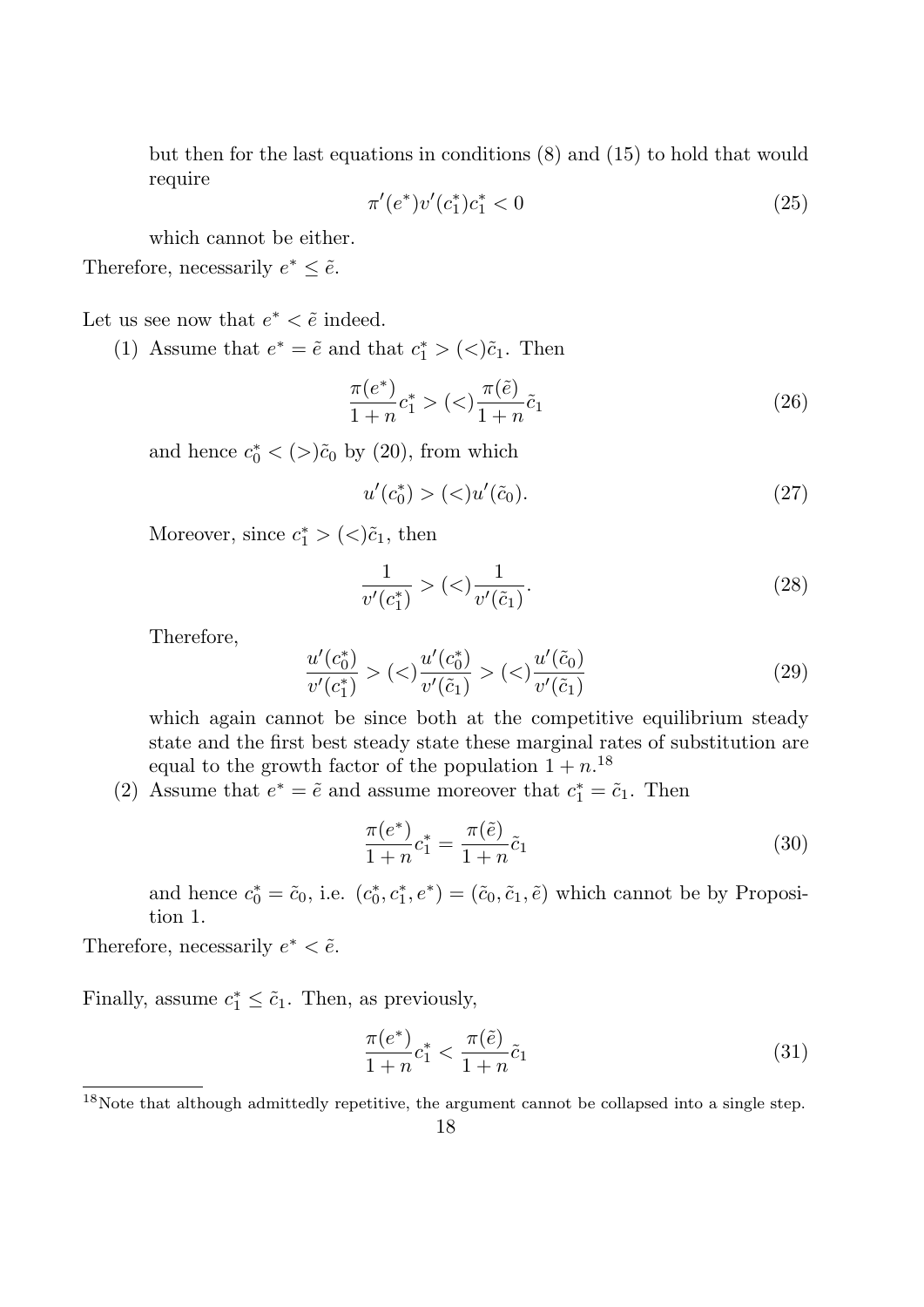and hence  $c_0^* > \tilde{c}_0$  by (20), from which

$$
u'(c_0^*) < u'(\tilde{c}_0). \tag{32}
$$

Moreover, since  $c_1^* \leq \tilde{c}_1$ , then

$$
\frac{1}{v'(c_1^*)} \le \frac{1}{v'(\tilde{c}_1)}.\tag{33}
$$

Therefore,

$$
\frac{u'(c_0^*)}{v'(c_1^*)} \le \frac{u'(c_0^*)}{v'(\tilde{c}_1)} < \frac{u'(\tilde{c}_0)}{v'(\tilde{c}_1)}\tag{34}
$$

which cannot be since both at the competitive equilibrium steady state and the first best steady state these marginal rates of substitution are equal to the growth factor of the population  $1 + n^{19}$ 

Therefore, necessarily  $c_1^* > \tilde{c}_1$ .

As a consquence, since both at the first-best steady state and the laissez-faire competitive steady state, it holds

$$
\frac{u'(c_0^*)}{v'(c_1^*)} = 1 + n = \frac{u'(\tilde{c}_0)}{v'(\tilde{c}_1)}
$$
\n(35)

 $c_1^* > \tilde{c}_1$  implies  $c_0^* > \tilde{c}_0$  as well.

$$
Q.E.D.
$$

In the following section, we show how to decentralize the first-best steady state as a competitive equilibrium.

# 3.3 Implementation of the first-best steady state as a competitive equilibrium steady state.

Note that many instances of unhealthy behaviors with a direct link with life expectancy that do not have an impact on the agent's budget constraints (like not

<sup>19</sup>The same remark as in footnote ? applies here.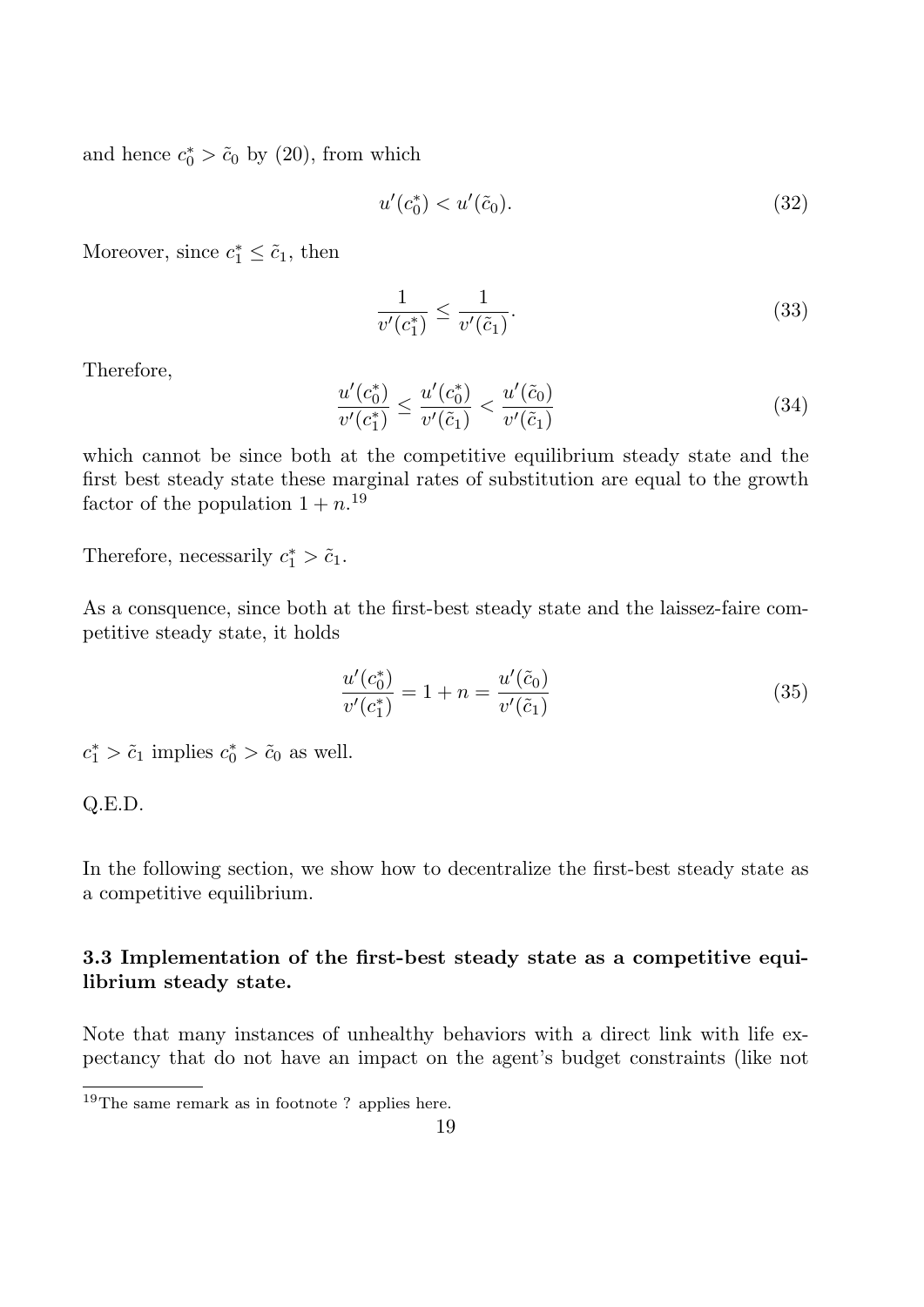exercising or taking prolonged sunbaths) go, for that same reason, untaxed.<sup>20</sup> Moreover, in many cases, it is not possible to tax them indirectly either, by taxing, for example, saving returns (held in terms of either capital or money). In effect, on the one hand, taxing savings may disincentive the prospect of a high life expectancy and, thus, it could discourage a healthy behavior. But, on the other hand, taxing savings distorts the consumption-saving decision, modifying the condition equating the intertemporal marginal rate of substitution of consumption to the return to savings in (15), which would make it impossible to coincide with the first-best steady state.<sup>21</sup> Therefore, an alternative type of intervention is needed.

Consider instead the following policy. Announce at each period  $t$  to the newborn generation that in the second period a lump-sum tax or subsidy of an amount  $\tilde{c}_1^{t-1}$  $t^{-1}$  ln  $\frac{\tilde{\pi}^t}{\tilde{\pi}^{t-1}}$  $\frac{\pi^{\nu}}{\tilde{\pi}^{t-1}}$  will be raised from them or transferred to them respectively, according to its sign, with  $\tilde{c}_1^{t-1}$  $i_{1}^{t-1}$  being the observed (average of possibly different) second period consumptions of members of generation  $t-1$ , and  $\tilde{\pi}^t$ ,  $\tilde{\pi}^{t-1}$  being the observed survival rates of generations t and  $t-1$ . Note that although  $\tilde{\pi}^t$ , the survival rate of generation  $t$ , is not known at the time  $t$  of the announcement (everything else is), it will crucially be nonetheless known at the time the policy will have to be implemented in  $t + 1$ .

In the problem that any given agent of period  $t$  generation faces now (with the second period lump-sum tax/subsidy) he clearly takes as given the factor prices  $w_t$ ,  $r_{t+1}$ , the observed past consumptions  $\tilde{c}_1^{t-1}$  $i_1^{t-1}$  and the survival rate of the previous generation  $\tilde{\pi}^{t-1}$ . As for the survival rate of his own generation  $\tilde{\pi}^t$ , whether the agent thinks of it as being independent of his choice of effort  $e^t$  or not —and in this last case by how much he thinks he can he influence it— turns out to be a subtler point than one would have though at first sight. In effect, since the cohorts are supposed to be large —in particular large enough to justify the identification of actual survival rates  $\tilde{\pi}^t$  with expected survival rates  $\pi(e^t)$ — one would think that each agent would think of his influence over the actual survival rate as negligible, so that he would maximize utility assuming  $\tilde{\pi}^t$  to be constant with respect to  $e^t$ . Nevertheless, proceeding this way amounts to implicitly assume the following inconsistency from the agent, under common knowledge of rationality: knowing that all the agents of his generation are

 $20$ Others (like smoking and drinking alcohol) do. And others still that could be taxed (like eating junk food) are not, yet. Nevertheless, harmful behaviors, to one-self or to others, are taxed indeed, through fines (e.g. for speeding and other instances of dangerous driving).

 $^{21}$ For instance, in Leroux (2008), it is shown that, in a static partial equilibrium framework, the first-best allocation can be restored through a tax on savings or, equivalently, on second period consumption. In this case, the individual has less incentives to invest in a higher life expectancy as his second period consumption is distorted downward.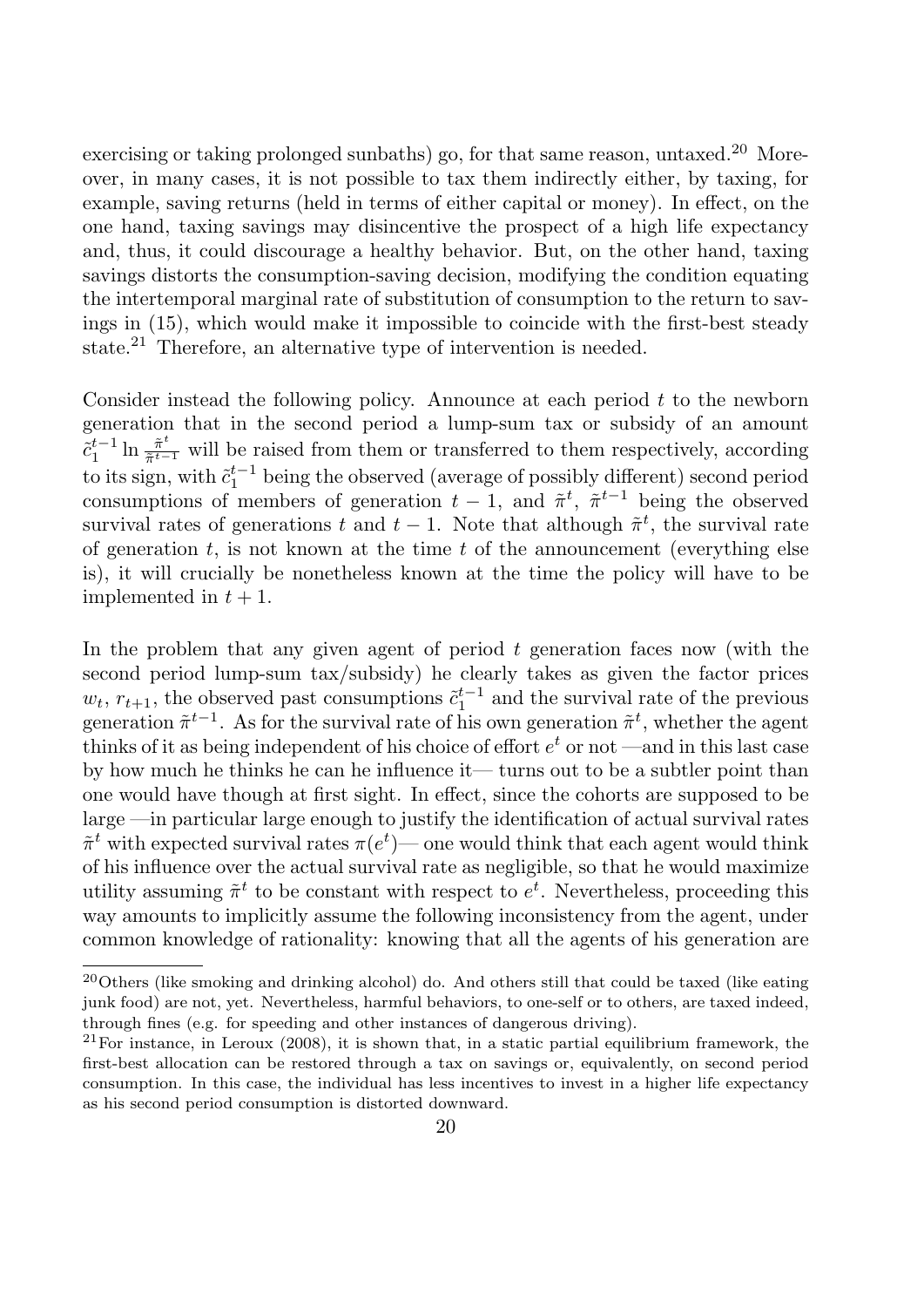identical to him, should he think (because of each agent being negligible in his cohort) that  $\tilde{\pi}^t$  is constant with respect to his and everybody else's individual effort, i.e. that  $\frac{\partial \tilde{\pi}^t}{\partial e^t}(e^t) = 0$  for all  $e^t$ , then he would know that all the agents in his generation would face the same problem and hence would make the same choice  $e^t$ , but then he would know also that  $\tilde{\pi}^t$  would be (arbitrarily close to)  $\pi(e^t)$ , i.e. he would know that the actual survival rate would depend indeed nontrivially on his (and everybody else's common) choice of effort, so that  $\frac{\partial \tilde{\pi}^t}{\partial e^t}(e^t) \neq 0$  for some  $e^t$ !! Is this enough to justify assuming that the representative agent identifies  $\tilde{\pi}^t$  to  $\pi(e^t)$ ? Well, not yet, but it is nonetheless enough to first discard that rational agents assume  $\frac{\partial \tilde{\pi}^t}{\partial e^t}(e^t) = 0$  for all  $e^t$ . In other words, it is enough to justify assuming that any rational agent concludes  $\tilde{\pi}^t$  to be a non-constant function  $\phi$  of his own effort. If everybody else, being identical to him, makes exactly the same conjecture about the dependence of the actual survival rate on his own effort through  $\phi$  as well,<sup>22</sup> then all the agents of any given generation actually face the same problem

$$
\max_{0 \le c_0^t, c_1^t, k_1^t, e^t, M^t} u(c_0^t) + \pi(e^t) v(c_1^t) - \gamma e^t
$$
\n
$$
c_0^t + k^t + \frac{1}{p_t} M^t \le w_t
$$
\n
$$
c_1^t \le r_{t+1} k^t + \frac{1}{p_{t+1}} M^t - \tilde{c}_1^{t-1} \ln \frac{\phi(e^t)}{\tilde{\pi}^{t-1}}
$$
\n(36)

(where the agent substitutes  $\phi(e^t)$  to  $\tilde{\pi}^t$  in the tax), and therefore they make the same choices, in particular of  $e^t$  so that, for large enough cohorts,  $\tilde{\pi}^t$  is at every period indeed  $\pi(e^t)$ . As a consequence, rational agents aware of the fact of all the agents being identical will conjecture  $\phi$  to be  $\pi$ , under common knowledge of rationality. The solution to the problem above is therefore characterized by the

 $22$ This is by no means obvious and can be arguably contested. On the one hand, all of them being identical makes of assuming they making the same conjecture under the same circumstances only natural but, on the other hand, no condition on any given agent's  $\phi$  other than not being constant can be concluded from rationality and common knowledge of rationality. This is a true assumption. The problem is that other than this opens the door to arbitrarily distinct individual conjectures, with the accompanying problem of possible indeterminacy of equilibrium at best, or of its nonexistence at worst.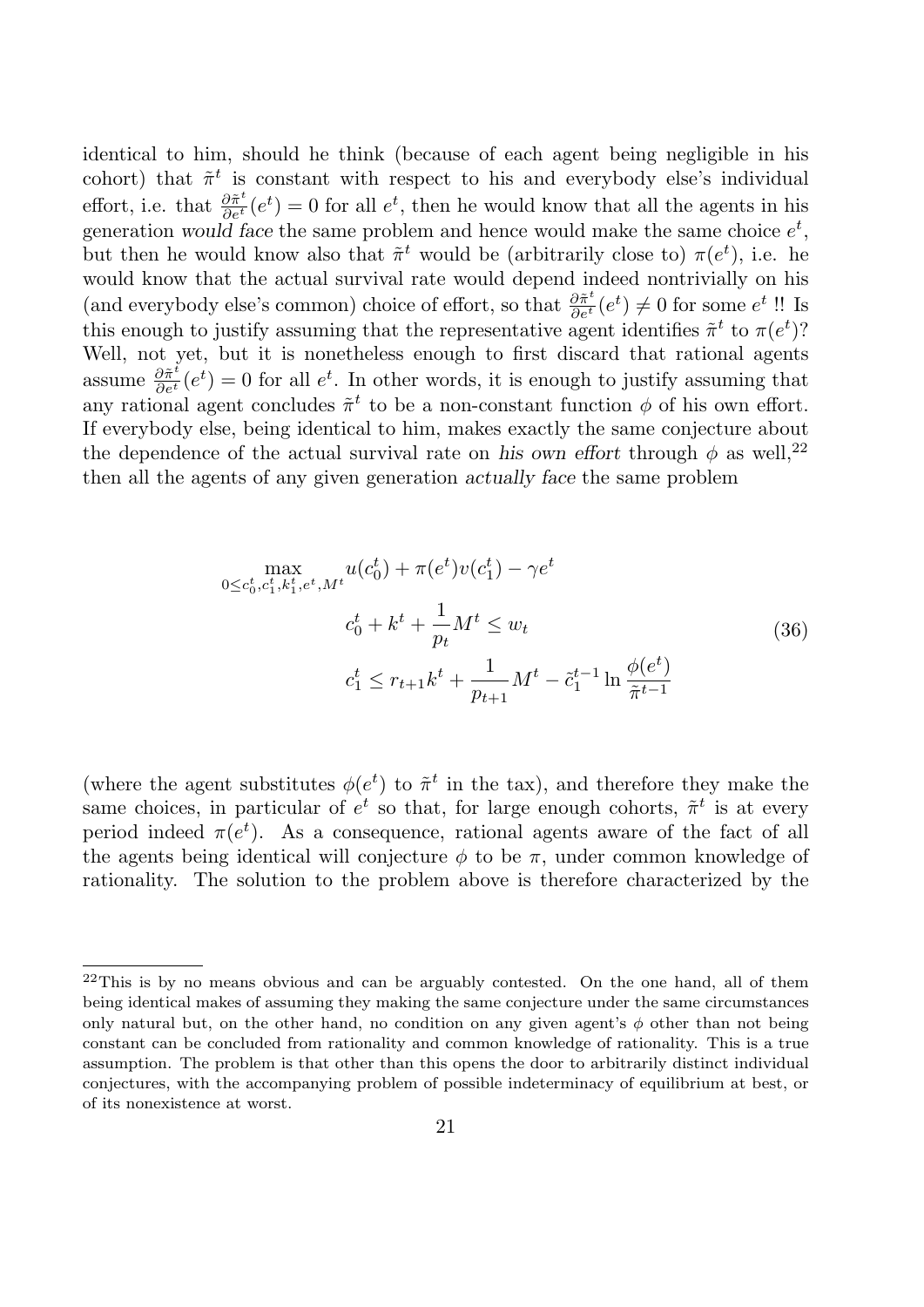first-order conditions<sup>23</sup>

$$
\begin{pmatrix} u'(c_0^t) \\ \pi(e^t)v'(c_1^t) \\ 0 \\ 0 \\ \pi'(e^t)v(c_1^t) - \gamma \end{pmatrix} = \lambda^t \begin{pmatrix} 1 \\ 0 \\ 1 \\ 1 \\ 0 \end{pmatrix} + \mu^t \begin{pmatrix} 0 \\ 1 \\ -r_{t+1} \\ -\frac{pt}{p_{t+1}} \\ \tilde{c}_1^{t-1} \frac{\pi'(e^t)}{\pi(e^t)} \end{pmatrix}
$$
(37)

for some  $\lambda^t, \mu^t > 0$ , along with the budget constraints of the optimization problem above or, equivalently, by the system of equations

$$
\frac{u'(c_0^t)}{v'(c_1^t)} = \pi(e^t)\frac{p_t}{p_{t+1}} = \pi(e^t)r_{t+1}
$$
  

$$
c_0^t + k^t + \frac{1}{p_t}M^t = w_t
$$
  

$$
c_1^t = r_{t+1}k^t + \frac{1}{p_{t+1}}M^t - \tilde{c}_1^{t-1}\ln\frac{\pi(e^t)}{\pi(e^{t-1})}
$$
  

$$
\pi'(e^t)v(c_1^t) = \gamma + \pi'(e^t)v'(c_1^t)\tilde{c}_1^{t-1}
$$
 (38)

while, as before, at equilibrium the two conditions  $(5)$  determining the wage and rental rates need to be satisfied as well. Moreover, adding up the budget constraints of the agents living at any given period  $t$  one gets

$$
c_0^t + \frac{\pi(e^{t-1})}{1+n}c_1^{t-1} + k^t + \frac{1}{p_t}M^t =
$$
  
\n
$$
F_L(\frac{k^{t-1}}{1+n}, 1) + F_K(\frac{k^{t-1}}{1+n}, 1)\frac{k^{t-1}}{1+n} + \frac{\pi(e^{t-1})}{1+n}\frac{1}{p_t}M^{t-1} - \frac{\pi(e^{t-1})}{1+n}(1+n)^t c_1^{t-2} \ln \frac{\pi(e^{t-1})}{\pi(e^{t-2})}.
$$
\n(39)

and because of the feasibility condition and the constant returns to scale the first three terms of the left-hand side cancel out with the first two of the right-handside, so that (39) it is equivalent to

$$
\frac{1}{p_t}M^t = \frac{\pi(e^{t-1})}{1+n} \frac{1}{p_t} M^{t-1} - \frac{\pi(e^{t-1})}{1+n} (1+n)^t c_1^{t-2} \ln \frac{\pi(e^{t-1})}{\pi(e^{t-2})}
$$
(40)

<sup>&</sup>lt;sup>23</sup>As a matter of fact, the problem (36) is not convex if  $\phi$  is  $\pi$ , since the second constraint determines a non-convex upper contour set (the left-hand side not being quasi-concave). Nonetheless, the maximum exists, since the constrained set is still compact, and given the boundary behavior of  $u, v$ , and  $\pi$  it must be in the interior of the positive orthant and satisfy the first-order conditions. The uniqueness of the competitive equilibrium steady state under this policy (which follows from its coincidence with the unique first-best steady state, see below Proposition 3) guarantees that at the steady state the agents are maximizing indeed their utility under their given constraints.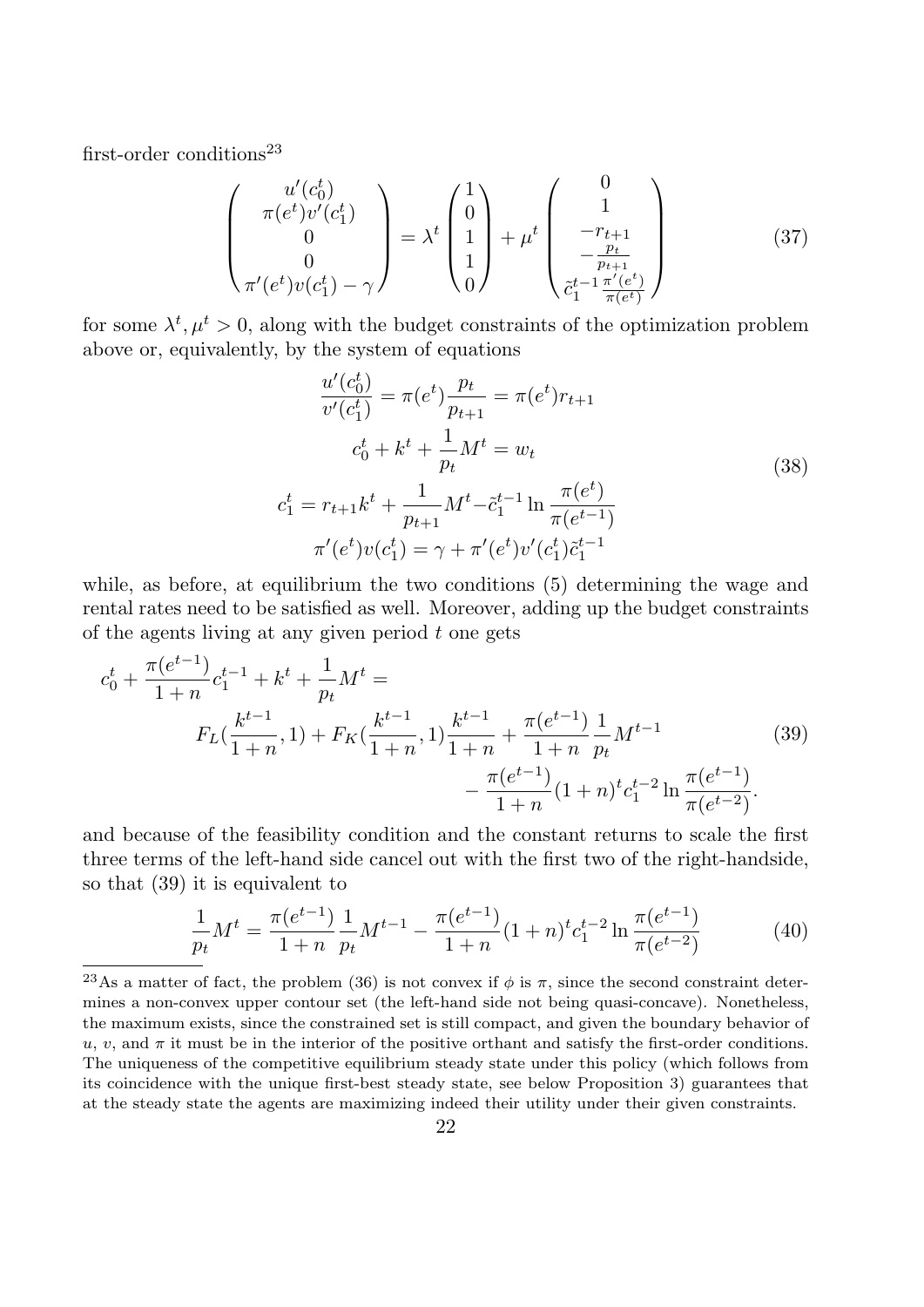which, at the steady state, implies again

$$
\frac{p_t}{p_{t+1}} = \frac{1+n}{\pi(e)}\tag{41}
$$

as the last term in (40) vanishes. Therefore, a competitive equilibrium steady state under this policy would consist of a profile  $\tilde{c}_0$ ,  $\tilde{c}_1$ ,  $\tilde{e}$ ,  $\tilde{k}$ ,  $\tilde{m}$  satisfying

$$
\frac{u'(c_0)}{v'(c_1)} = 1 + n = F_K(\frac{k}{1+n}, 1)
$$
  
\n
$$
c_0 + k + m = F_L(\frac{k}{1+n}, 1)
$$
  
\n
$$
c_1 = F_K(\frac{k}{1+n}, 1) \frac{1}{\pi(e)} k + \frac{1+n}{\pi(e)} m
$$
  
\n
$$
\pi'(e)v(c_1) = \gamma + \pi'(e)v'(c_1)c_1.
$$
  
\n(42)

which is exactly the first-best steady state system of equations (18). Therefore, the existence and uniqueness of the first-best steady state guarantees the existence and uniqueness of the competitive equilibrium steady state implementing it under this policy.

Note that the value of the tax/susbidy  $\tilde{c}_1^{t-1}$  $t^{-1}$  ln  $\frac{\tilde{\pi}^t}{\tilde{\pi}^{t-1}}$  $\frac{\pi^{\circ}}{\tilde{\pi}^{t-1}}$  is zero at the steady state, so that no tax or subsidy is actually raised or handed out in that case, keeping the government budget trivially balanced. As a matter of fact, the mere announcement of the policy makes the agents modify their choices in such a way that the first-best steady state is attained in a decentralized way when this was not possible under laissez-faire. This result is summarized in the next proposition.

Proposition 5. In the standard Diamond (1965) overlapping generations economy with production and money —augmented to allow for the choice of a higher life expectancy at a cost in terms of utility— the first-best steady state  $(c_0^*)$  $c_0^*, c_1^*, k^*, e^*$ is a competitive equilibrium steady state under a second period a lump-sum tax (or subsidy if negative) of an amount  $\tilde{c}_1^{t-1}$  $t^{-1}$  ln  $\frac{\tilde{\pi}^t}{\tilde{\pi}^{t-1}}$  $\frac{\tilde{\pi}^t}{\tilde{\pi}^{t-1}}$  at period t, where  $\tilde{c}_1^{t-1}$  $t_1^{t-1}$  and  $\tilde{\pi}^t$ are the observed average second period consumptions at  $t - 1$  and survival rate at t respectively.<sup>24</sup>

This policy restores the first-best steady state for two reasons. First, adjusting their effort, the individuals directly reduce (collectively) the tax they face (or increase the

 $24$ The actual amount raised or transferred is zero at the steady state.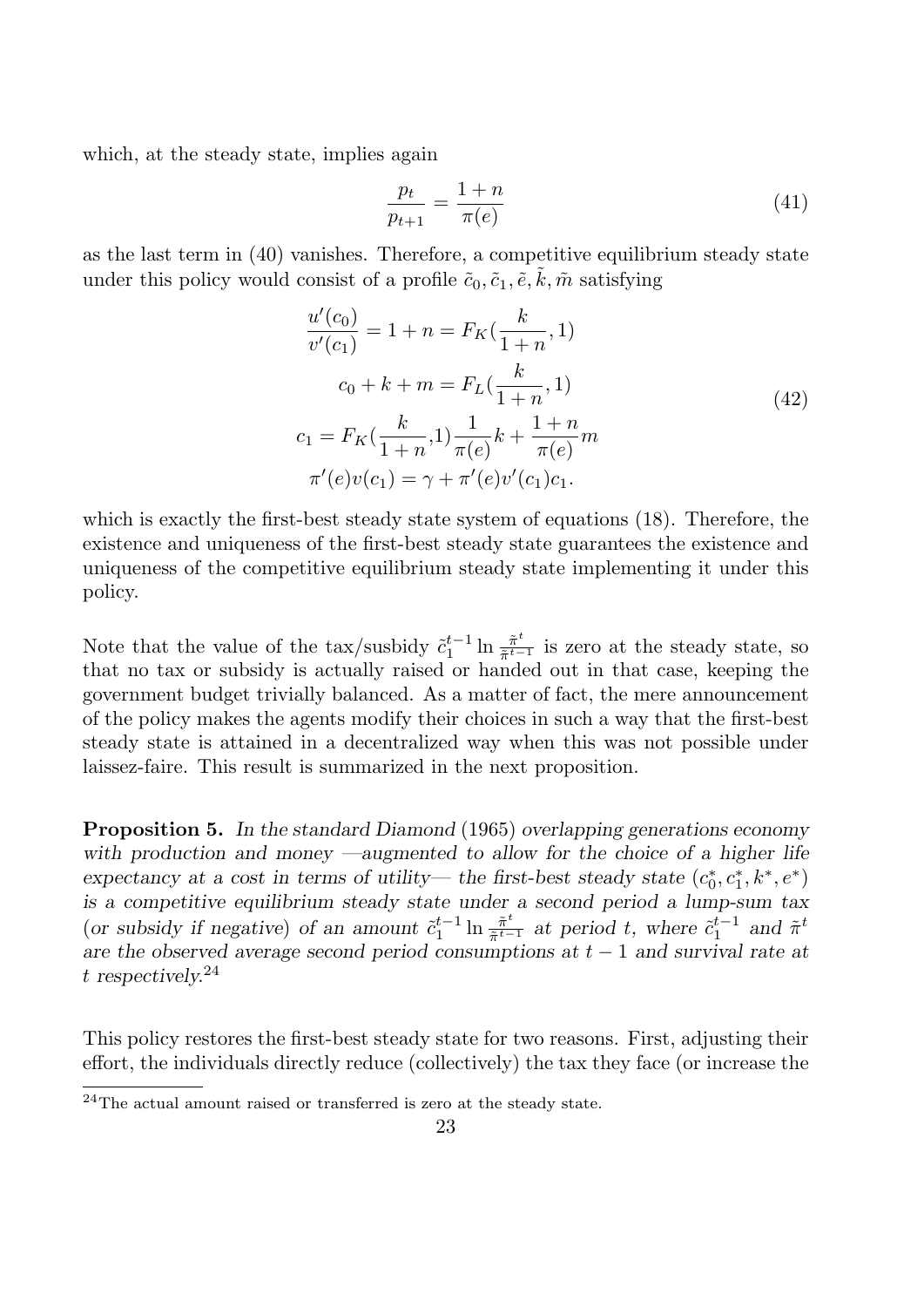subsidy they receive) when old and, second, they adjust their probability of survival according to the prospect of facing a tax which reduces their future consumption or a subsidy that increases it. By imposing a lump-sum subsidy or tax on consumption when old, the planner makes the agents internalize the true consequences for their own life-expectancy choices and thus provides the incentives to choose the right level of effort.

### 4. Case in which increasing life expectancy is costly in terms of resources

Assume now that the individual can increase his life expectancy at some cost in terms of resources, so that the individual can divert part of his first period income away from consumption and saving, in order to increase his chances of survival. Thus, this effort appears directly in the individual's first period budget constraint instead of directly in the individual's utility. As in the previous case, we will characterize the competitive equilibrium steady state under laissez-faire, the first-best steady state, and finally the policy that implements the first-best steady state as a competitive equilibrium outcome.

### 4.1 Competitive equilibrium steady state under laissez-faire.

The representative agent's problem under perfect competition is in this case

$$
\max_{0 \le c_0^t, c_1^t, k^t, e^t, M^t} u(c_0^t) + \pi(e^t) v(c_1^t)
$$
  

$$
c_0^t + k^t + \frac{1}{p_t} M^t + e^t \le w_t
$$
  

$$
c_1^t \le r_{t+1} k^t + \frac{1}{p_{t+1}} M^t
$$
 (46)

As in the utility-effort case, the individual has to decide how much to save as well as the composition of his savings portfolio in terms of capital and money. The difference now comes from the fact that, he must decide as well how much of his income to devote to health expenditures  $e^t$  in order to pin down the optimal (from his viewpoint) life expectancy. The solution to the agent's problem is characterized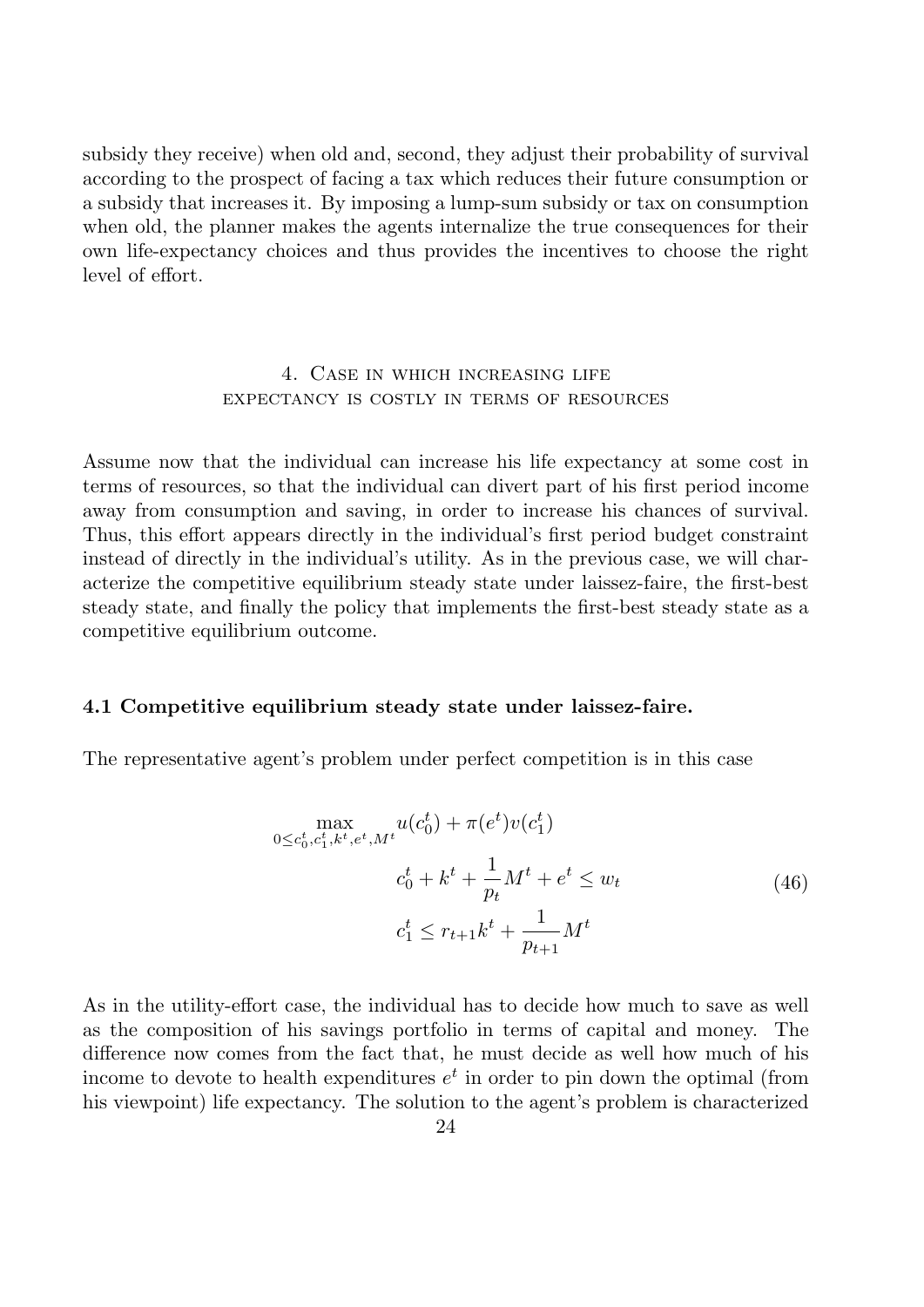by the first-order conditions<sup>25</sup>

$$
\begin{pmatrix} u'(c_0^t) \\ \pi(e^t)v'(c_1^t) \\ 0 \\ 0 \\ \pi'(e^t)v(c_1^t) \end{pmatrix} = \lambda^t \begin{pmatrix} 1 \\ 0 \\ 1 \\ 1 \end{pmatrix} + \mu^t \begin{pmatrix} 0 \\ 1 \\ -r_{t+1} \\ -\frac{pt}{p_{t+1}} \\ 0 \end{pmatrix}
$$
(47)

for some  $\lambda^t, \mu^t > 0$ , along with the budget constraints in the problem above. Equivalently, agent  $t$ 's choice is the solution to

$$
\frac{u'(c_0^t)}{v'(c_1^t)} = \pi(e^t)\frac{p_t}{p_{t+1}} = \pi(e^t)r_{t+1}
$$
  
\n
$$
c_0^t + k^t + \frac{1}{p_t}M^t + e^t = w_t
$$
  
\n
$$
c_1^t = r_{t+1}k^t + \frac{1}{p_{t+1}}M^t
$$
  
\n
$$
\pi'(e^t)v(c_1^t) = \pi(e^t)v'(c_1^t)r_{t+1}.
$$
\n(48)

At the competitive equilibrium, the wage and rental rate are still determined by the conditions (5) determining the wage and rental rate of capital, so that the return to savings invested in capital by a generation depends on the survival rate of that same generation. Under competitive conditions, the individuals take these variables as given. Again, from the addition of the budget constraints of the agents alive at any given period t

$$
c_0^t + \frac{\pi(e^{t-1})}{1+n}c_1^{t-1} + k^t + \frac{1}{p_t}M^t + e^t =
$$
  

$$
F_L(\frac{k^{t-1}}{1+n}, 1) + F_K(\frac{k^{t-1}}{1+n}, 1)\frac{k^{t-1}}{1+n} + \frac{\pi(e^{t-1})}{p_t}\frac{M^{t-1}}{1+n}
$$
(49)

it follows that the feasibility of the allocation is equivalent to

$$
\frac{M_t}{M_{t+1}} = \frac{1+n}{\pi(e^t)}
$$
\n(50)

 $^{25}$ Here the problem is, finally, convex and well behaved. The second-order conditions guaranteeing the first-order conditions to be sufficient have been checked to be satisfied. Details to be added or upon request.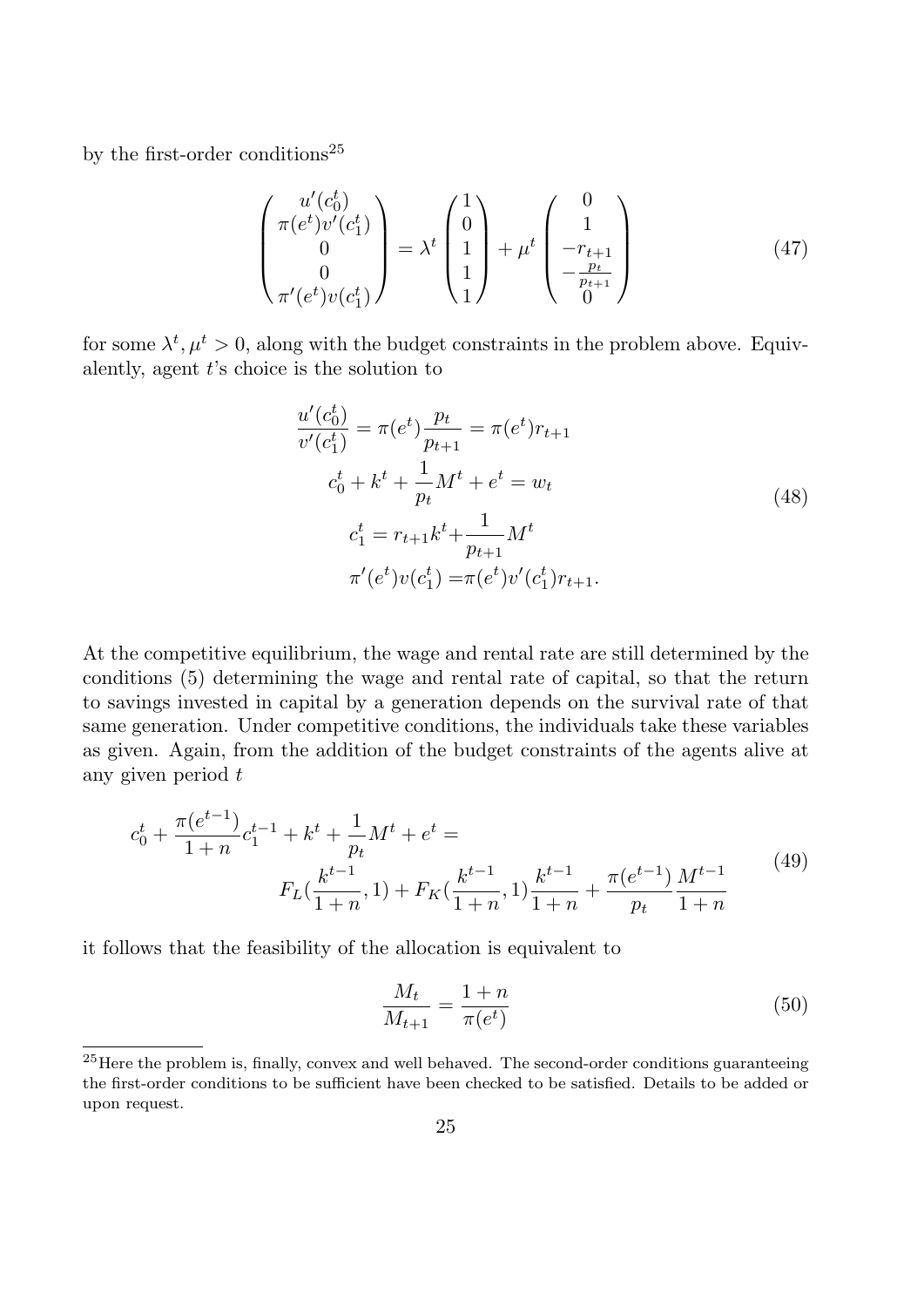which at a steady state implies also

$$
\frac{p_t}{p_{t+1}} = \frac{1+n}{\pi(e)}.\t(51)
$$

Therefore, a competitive equilibrium steady state under laissez-faire consists of a profile  $\tilde{c}_0, \tilde{c}_1, \tilde{e}, \tilde{k}, \tilde{m}$  such that

$$
\frac{u'(c_0)}{v'(c_1)} = 1 + n = F_K(\frac{k}{1+n}, 1)
$$
  
\n
$$
c_0 + k + m + e = F_L(\frac{k}{1+n}, 1)
$$
  
\n
$$
c_1 = \frac{1}{\pi(e)} F_K(\frac{k}{1+n}, 1)k + \frac{1+n}{\pi(e)} m
$$
  
\n
$$
\pi'(e)v(c_1) = (1+n)v'(c_1).
$$
\n(52)

### 4.2 First-best steady state.

The first-best steady state results in this case from solving the problem<sup>26</sup>

$$
\max_{0 \le c_0, c_1, k, e} u(c_0) + \pi(e)v(c_1)
$$
  

$$
c_0 + \frac{\pi(e)}{1+n}c_1 + k + e \le F(\frac{k}{1+n}, 1)
$$
 (43)

where e denotes the resources devoted to increase the individuals' life expectancy (through their probability of survival) as, say, health expenditures, and that enters directly the feasibility constraint. The solution to the optimization problem above is characterized by the first-order conditions<sup>27</sup>

$$
\begin{pmatrix} u'(c_0) \\ \pi(e)v'(c_1) \\ 0 \\ \pi'(e)v(c_1) \end{pmatrix} = \lambda \begin{pmatrix} 1 \\ \frac{\pi(e)}{1+n} \\ 1 - F_K(\frac{k}{1+n}, 1) \frac{1}{1+n} \\ 1 + \frac{\pi'(e)}{1+n} c_1 \end{pmatrix}
$$
(44)

 $^{26}$ Here also the objective function is quasi-concave but the constrained set is not necessarily convex since it is the upper contour set of a function that is not quasi-concave. Nonetheless, the same trick as in the previous case (namely, absence of non-interior solutions  $+$  uniqueness  $+$  SOC's guarateeing the solution to the FOC's to be strict local max  $=$  global max) saves the day.

 $27$  Here again the SOC's for the FOC's to be sufficient were checked to be satisfied. Details to be added or upon request.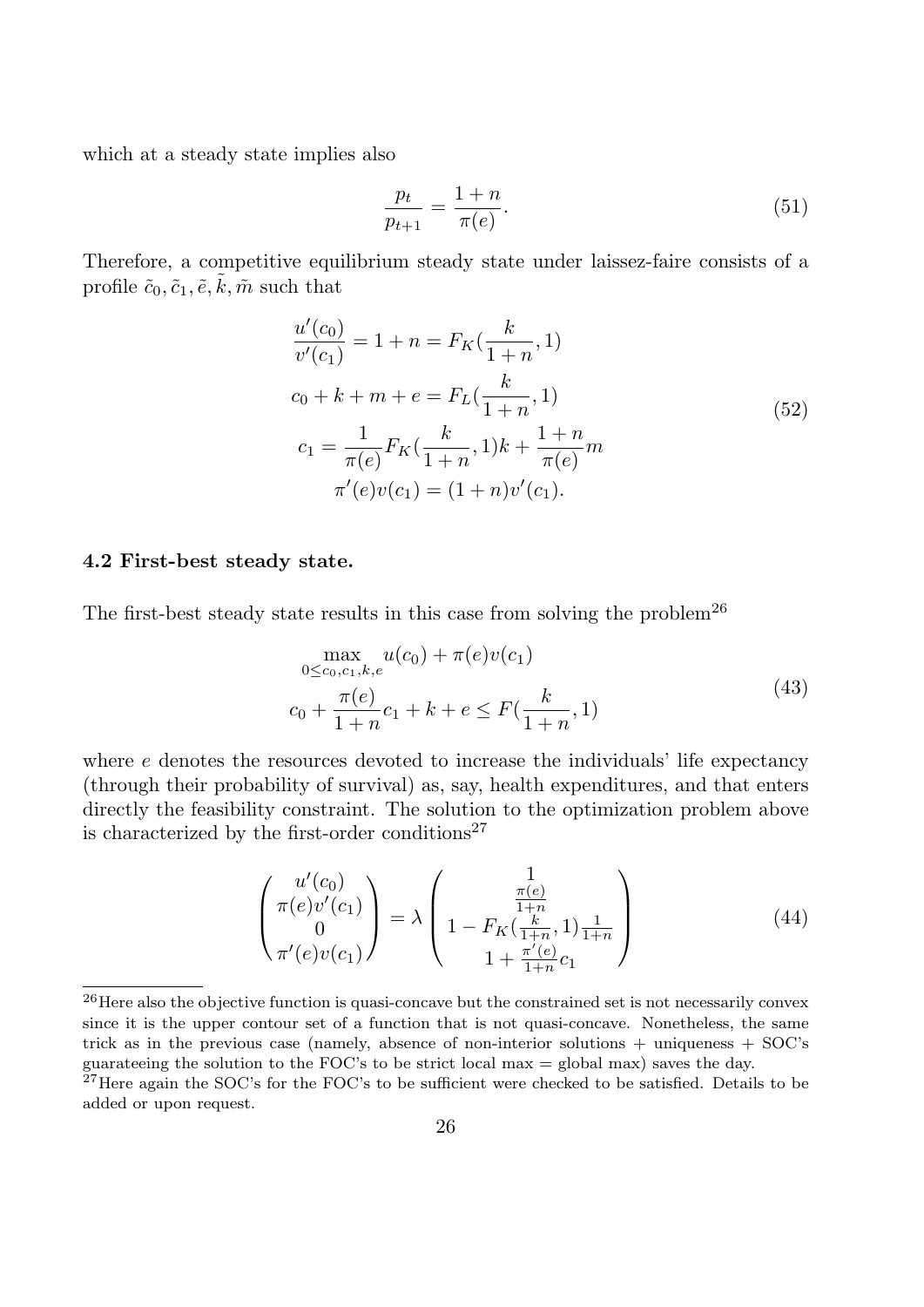for some  $\lambda > 0$ , along with the constraint of the problem above. Equivalently, a first-best steady state consists of a profile  $c_0^*$  $c_0^*, c_1^*, e^*, k^*$  satisfying

$$
\frac{u'(c_0)}{v'(c_1)} = 1 + n = F_K(\frac{k}{1+n}, 1)
$$
  
\n
$$
c_0 + \frac{\pi(e)}{1+n}c_1 + k + e = F(\frac{k}{1+n}, 1)
$$
  
\n
$$
\pi'(e)v(c_1) = (1+n)v'(c_1) + \pi'(e)v'(c_1)c_1.
$$
\n(45)

Note that the first line is the same condition as the one obtained in the case where increasing life expectancy is costly in terms of utility in (18): first, the equality between the inter-temporal marginal rate of substitution and the rate at which consumption can be transferred between the two periods, and second, the maximization of output net of capital replacement. The feasibility condition in the second line includes now as an expenditure the resources e devoted to pin down the life expectancy of the individual, i.e. health expenditures. Thus output net of replacement of used up capital must be at any period equal to the consumption of young individuals, plus the consumption of the survivors of the preceding generation, and the health expenditures.

Finally, the last condition differs from the one obtained in the utility-effort case in (18). Indeed, the term  $(1 + n)v'(c_1)$  is now substituted to the term  $\gamma$  in the righthand side. As before, this condition still requires that, at the first-best steady state, the marginal benefit of increasing the life expectancy,  $\pi'(e)v(c_1)$ , exactly matches its marginal cost which, in this case, consists of (i) the direct impact that an increase in health expenditures has on second period consumption —reducing it at a rate  $1+n$  $\frac{1+n}{\pi(e)}$  and hence reducing second period utility at a rate  $(1+n)v'(c_1)$  (first term on the right-hand side)— and of (ii) the indirect cost (common to both the utilityeffort and the resources-effort cases) in terms of the additional pressure on resources following from bigger cohorts of survivors (the second term  $\lambda \frac{\pi'(e)}{1+r}$  $\frac{\pi'(e)}{1+n}c_1 = \pi'(e)v'(c_1)c_1$ in the right-hand side).

As in the previous case, under the assumptions made (in particular the concavity of second period utility), the solution to the first- order conditions (45) is unique, as the next proposition shows.

**Proposition 6.** In the standard Diamond (1965) overlapping generations economy with production —augmented to allow for the choice of a higher life expectancy at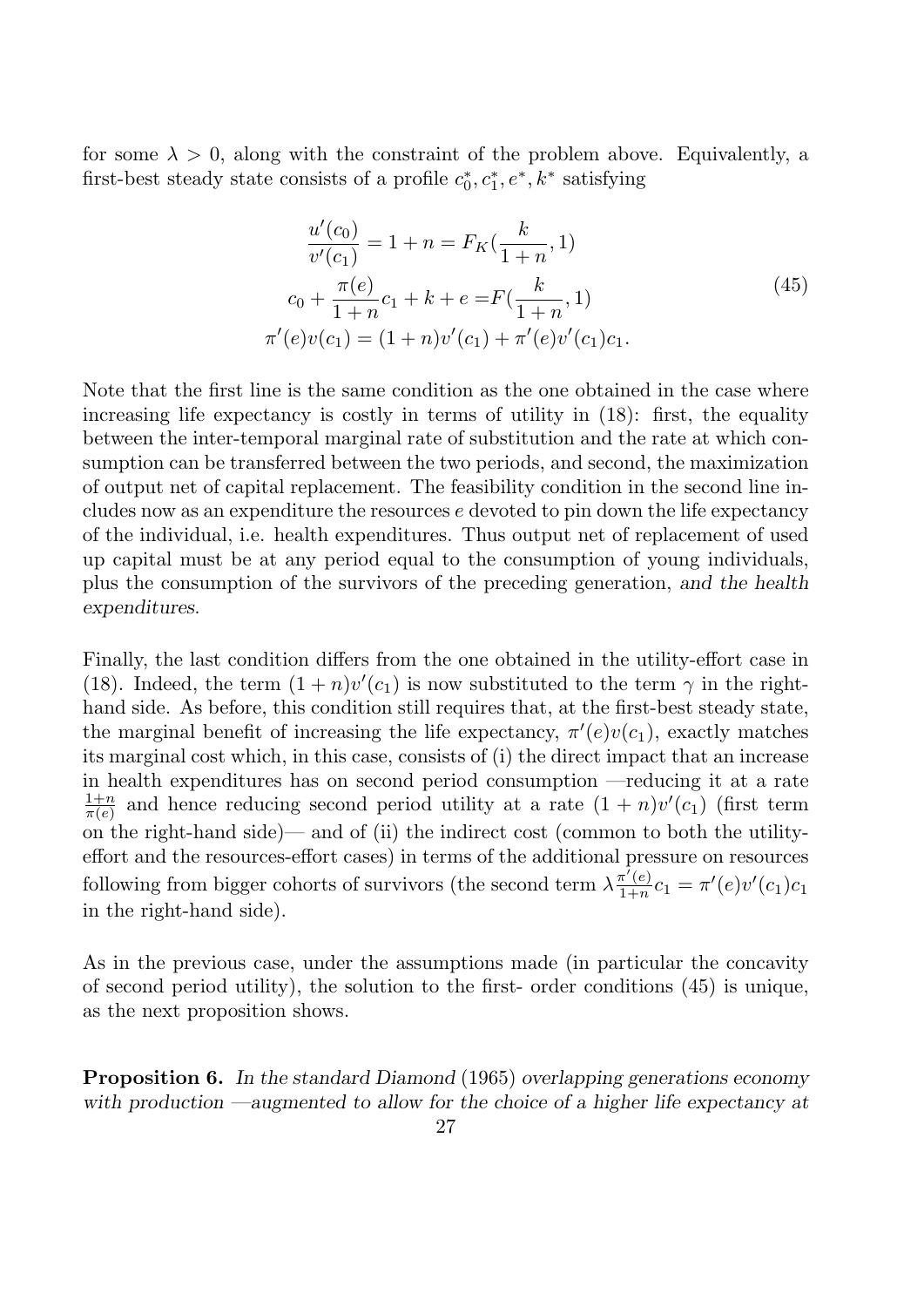a cost in terms of income— the first-best steady state is unique.<sup>28</sup>

*Proof.* Assume both  $c_0, c_1, k, e$  and  $c'_0$  $\zeta_0, c'_1, k', e'$  satisfy the equations (45) characterizing any solution to the problem (43), so that

$$
F(\frac{k}{1+n}, 1) = 1 + n = F(\frac{k'}{1+n}, 1)
$$

from which  $k = k^* = k'$  for some  $k^*$ , and

$$
\frac{u'(c_0)}{v'(c_1)} = 1 + n = \frac{u'(c'_0)}{v'(c'_1)}
$$

$$
c_0 + \frac{\pi(e)}{1+n}c_1 + e = F(\frac{k^*}{1+n}, 1) - k^* = c'_0 + \frac{\pi(e')}{1+n}c'_1 + e'
$$

Assume without loss of generality that  $c_0 < c'_0$ . Then, since  $u''$ ,  $v'' < 0$ , from the first line above  $c_1 < c'_1$  as well. Hence from the second line  $e > e'$ , since  $\pi' > 0$  and the identity function is increasing as well. But (45) requires

$$
\pi'(e)[v(c_1) - v'(c_1)c_1] = (1+n)v'(c'_1)
$$

to be satisfies by both  $e, c_1$  and  $e', c'_1$ , which cannot be since the left-hand side increases from  $e, c_1$  to  $e', c'_1$   $(v(c) - v'(c)c$  is strictly increasing in c, from  $v'' < 0$ , and  $\pi'(e)$  decreasing in e, from  $\pi'' < 0$ , while the right-hand side idecreases from  $c_1$  to  $c_1'$  $c_1'$ . Hence  $c_0 = c_0'$  $c_0'$ . Similarly,  $c_1 = c_1'$  $\mathbf{I}'_1$ , and hence from the feasibility condition in (45) also  $e = e'$ , since the left-hand side is monotone in e. Q.E.D.

Only the last equation in the system above differs from the one in the first-best system of equations in (45). Indeed, compared to the first-best system (45), the term  $\pi'(e)v'(c_1)c_1$  is missing in (52), which is simply due to the fact that the return to savings invested in capital,  $r_{t+1} = \frac{1}{\pi(e)}$  $\frac{1}{\pi(e^t)}F_K(\frac{k^t}{1+t})$  $\frac{k^2}{1+n}$ , *l*) and in money,  $p_t/p_{t+1}$  =  $(1+n)/\pi(e^t)$ , are taken as given by the individual under perfect competition. He does not take into account that, by investing in his longevity, he is also going to modify the overall return of his savings and thus, his consumption possibilities when old. As a consequence, the suboptimality of the competitive equilibrium steady state follows, as the following proposition establishes.

 $28$ Moreover, it is a regular solution to the system  $(8)$  and hence a continuously differentiable function of the growth rate n and the disutility rate from effort  $\gamma$ . Just check the adequate Jacobian at a solution to the system: it is regular.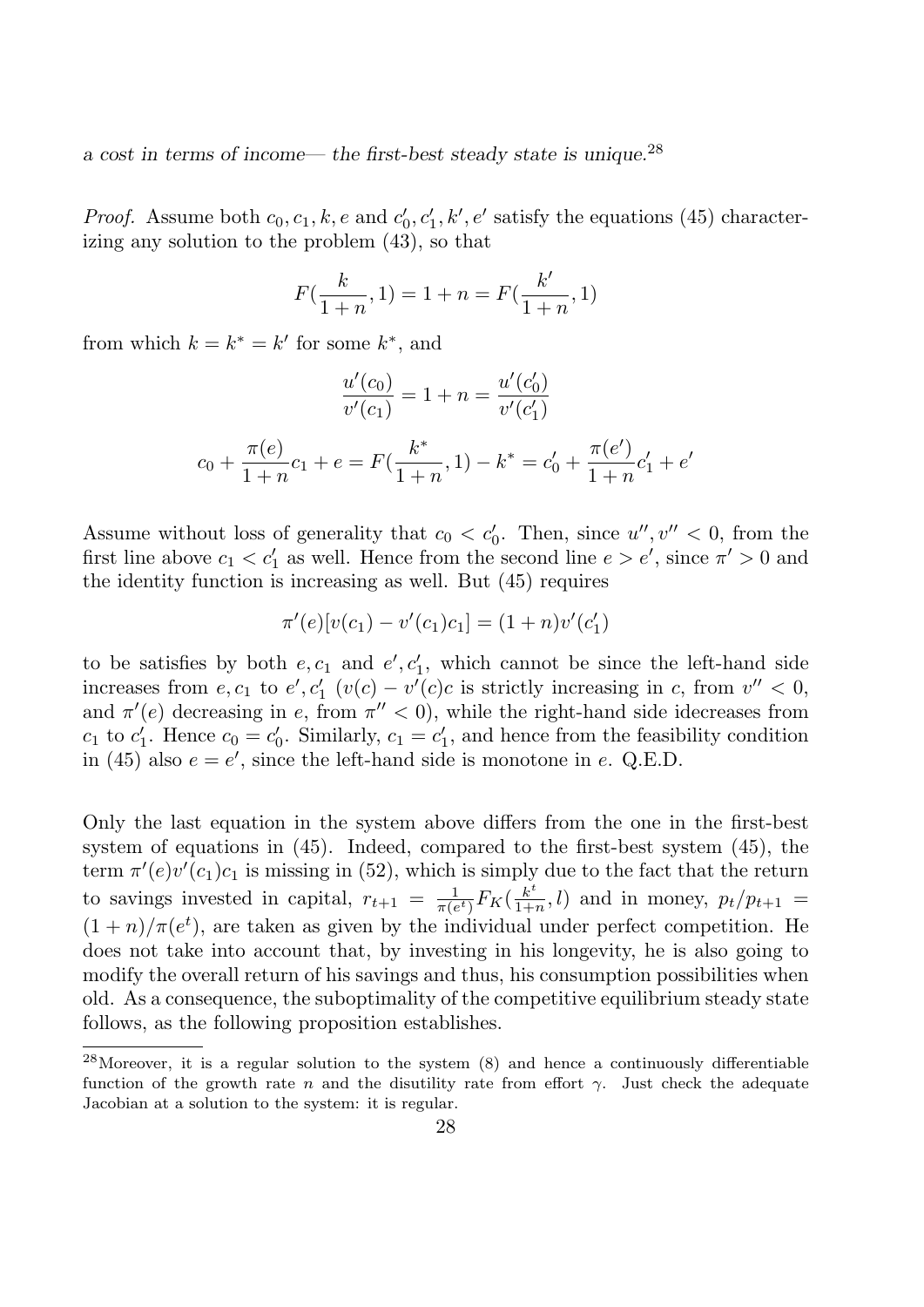Proposition 4. In the standard Diamond (1965) overlapping generations economy with production and money —augmented to allow for the choice of a higher life expectancy at a cost in terms of resources— the first-best steady state is not a competitive equilibrium outcome under laissez-faire.

*Proof.* Letting  $(c_0^*)$  $\chi_0^*, c_1^*, k^*, e^*$  be the first-best steady state solution to (45), and  $(\tilde{c}_0, \tilde{c}_1, \tilde{k}, \tilde{m}, \tilde{e})$  be the laissez-faire competitive equilibrium steady state solution to (52), it follows trivially from the last equation in each of the systems (45) and (52) that should the two coincide, then since

$$
\pi'(\tilde{e})v(\tilde{c}_1) = (1+n)v'(\tilde{c}_1) = (1+n)v'(c_1^*) = \pi'(e^*)[v(c_1^*) - v'(c_1^*)c_1^*]
$$
(53)

it would hold also

$$
\pi'(e^*)v'(c_1^*)c_1^* = 0\tag{54}
$$

which cannot hold for an interior steady state guaranteed by the good behavior at the boundary of the agent's utility. Q.E.D.

As in the previous utility-effort case, the fact that the individuals do not take into account the stress that a higher life expectancy puts on the available resources leads them to invest too much resources into it compared to what would be the optimal amount, i.e.  $\tilde{e} > e^*$ . The next proposition establishes this.

Proposition 5. In the standard Diamond (1965) overlapping generations economy with production and money —augmented to allow for the choice of a higher life expectancy at a cost in terms of resources— the agents devote too much effort when young to increase their life expectancy and consume too little when old at the laissez-faire competitive equilibrium steady state  $(\tilde{c}_0, \tilde{c}_1, \tilde{k}, \tilde{m}, \tilde{e})$ , compared to the first-best steady state  $(c_0^*)$  $e_0^*, c_1^*, k^*, e^*$ ), i.e.

$$
c_1^* \ge \tilde{c}_1
$$
  
\n
$$
k^* = \tilde{k}
$$
  
\n
$$
e^* \le \tilde{e}
$$
  
\n(55)

*Proof.* <sup>29</sup> Firstly,  $\tilde{k} = k^*$  follows trivially from the equalization of the marginal

 $29$ The proof parallels that of the utility-effort case, but maybe surprisingly has a few twists that make it significantly different. Notably, a consequence of them is that no relation can be established between the first period consumptions  $\tilde{c}_0$  and  $c_0^*$ , as well as that neither  $c_1^* > \tilde{c}_1$  nor  $e^* < \tilde{e}$  are guaranteed anymore.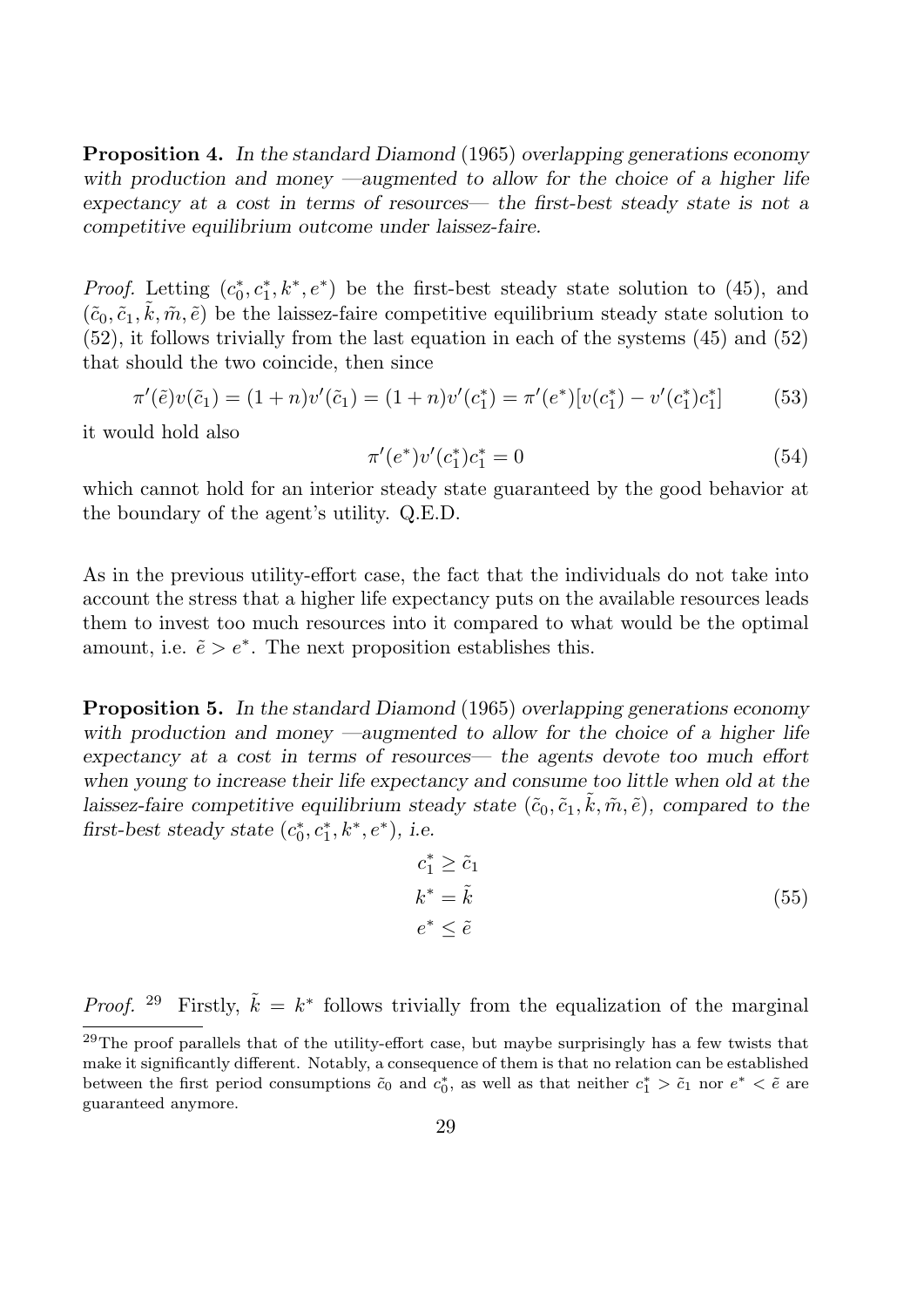productivity of capital to the rate of growth of the population in both the laissezfaire competitive equilibrium steady state and the first-best steady state.

As for the level of effort e and the second -period consumption  $c_1$ , let us see first that necessarily  $e^* \leq \tilde{e}$  and  $c_1^* \geq \tilde{c}_1$ .

(1) Assume  $e^* > \tilde{e}$  and  $c_1^* \geq \tilde{c}_1$ . Then

$$
\frac{\pi(e^*)}{1+n}c_1^* + e^* > \frac{\pi(\tilde{e})}{1+n}\tilde{c}_1 + \tilde{e}
$$
\n(56)

and hence  $c_0^* < \tilde{c}_0$  from the equation

$$
c_0^* + \frac{\pi(e)}{1+n}c_1^* + e^* = F(\frac{k^*}{1+n}, 1) - k^* = F(\frac{\tilde{k}}{1+n}, 1) - \tilde{k} = \tilde{c}_0 + \frac{\pi(\tilde{e})}{1+n}\tilde{c}_1 + \tilde{e} \quad (57)
$$

so that

$$
u'(c_0^*) > u'(\tilde{c}_0). \tag{58}
$$

Moreover, since  $c_1^* \geq \tilde{c}_1$ , then

$$
\frac{1}{v'(c_1^*)} \ge \frac{1}{v'(\tilde{c}_1)}.\tag{59}
$$

Therefore,

$$
\frac{u'(c_0^*)}{v'(c_1^*)} \ge \frac{u'(c_0^*)}{v'(\tilde{c}_1)} > \frac{u'(\tilde{c}_0)}{v'(\tilde{c}_1)}
$$
\n(60)

which cannot be since both at the competitive equilibrium steady state and the first best steady state these marginal rates of substitution are equal to the growth factor of the population  $1 + n$ .

As a consequence, either  $e^* \leq \tilde{e}$ , or  $c_1^* < \tilde{c}_1$ , or both hold. (2) Assume that both  $e^* \leq \tilde{e}$  and  $c_1^* < \tilde{c}_1$  hold. Then, as previously,

$$
\frac{\pi(e^*)}{1+n}c_1^* + e^* < \frac{\pi(\tilde{e})}{1+n}\tilde{c}_1 + \tilde{e} \tag{61}
$$

and hence  $c_0^* > \tilde{c}_0$  by (57), from which

$$
u'(c_0^*) < u'(\tilde{c}_0). \tag{62}
$$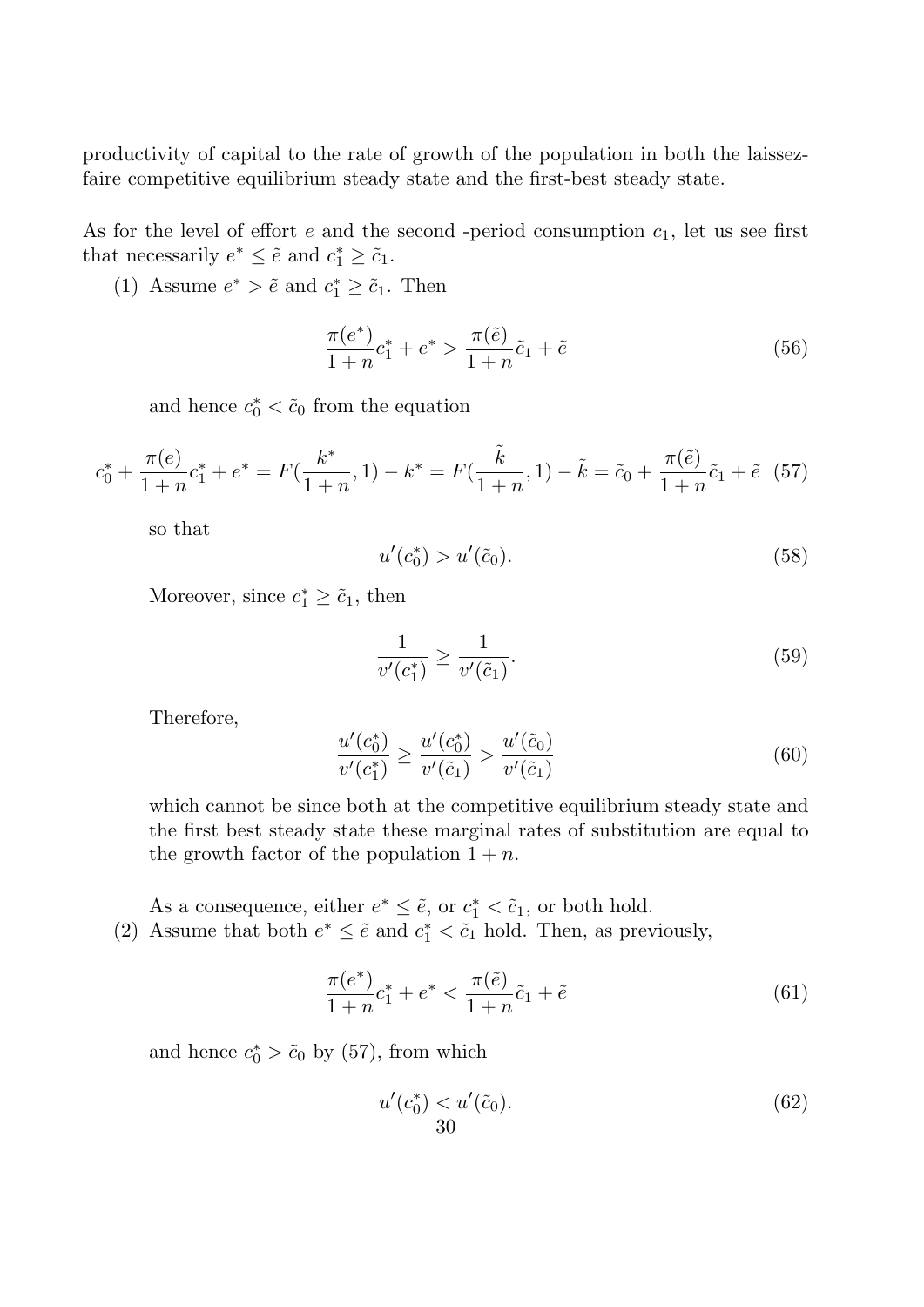Moreover, since  $c_1^* \leq \tilde{c}_1$ , then

$$
\frac{1}{v'(c_1^*)} \le \frac{1}{v'(\tilde{c}_1)}.\tag{63}
$$

Therefore,

$$
\frac{u'(c_0^*)}{v'(c_1^*)} \le \frac{u'(c_0^*)}{v'(\tilde{c}_1)} < \frac{u'(\tilde{c}_0)}{v'(\tilde{c}_1)}\tag{64}
$$

which cannot be since both at the competitive equilibrium steady state and the first best steady state these marginal rates of substitution are equal to the growth factor of the population  $1 + n$ .

Therefore, either  $e^* \leq \tilde{e}$  and  $c_1^* \geq \tilde{c}_1$ , or  $e^* > \tilde{e}$  and  $c_1^* < \tilde{c}_1$ .

(3) Assume  $e^* > \tilde{e}$  and  $c_1^* < \tilde{c}_1$ . Then  $v'(c_1^*)$  $\binom{1}{1}$  >  $v'(\tilde{c}_1)$  holds, as well as  $\pi'(e^*)$  <  $\pi'(\tilde{e})$  and  $v(c_1^*)$  $t_1^*$  <  $v(\tilde{c}_1)$ , and hence

$$
\pi'(e^*)v(c_1^*) < \pi'(\tilde{e})v(\tilde{c}_1)
$$
\n
$$
(65)
$$

But since,

$$
\pi'(e^*)v(c_1^*) = (1+n)v'(c_1^*) + \pi(e^*)v'(c_1^*)c_1^*
$$
  

$$
\pi'(\tilde{e})v(\tilde{c}_1) = (1+n)v'(\tilde{c}_1)
$$
\n(66)

then necesarily  $\pi(e^*)v'(c_1^*)$  $\binom{*}{1}c_1^* < 0$ , which cannot be.

Therefore  $e^* \leq \tilde{e}$  and  $c_1^* \geq \tilde{c}_1$ . Q.E.D.

It is worth noting that, as opposed to what happened in the disutility-effort case, nothing can be said now about how do the first-period consumptions  $c_0^*$  $\tilde{c}_0^*$  and  $\tilde{c}_0$ compare. This is simply due to the fact that when e enters the budget constraint, it gives one additional degree of freedom to the problem, which leaves undetermined how  $c_0^*$  $\zeta_0^*$  and  $\tilde{c}_0$  compare.

# 4.3 Implementation of the first-best steady state as a competitive equilibrium steady state.

Contrarily to what happened in the utility-effort case, health expenditures can now be taxed or subsidized directly. This simplifies considerably the implementation of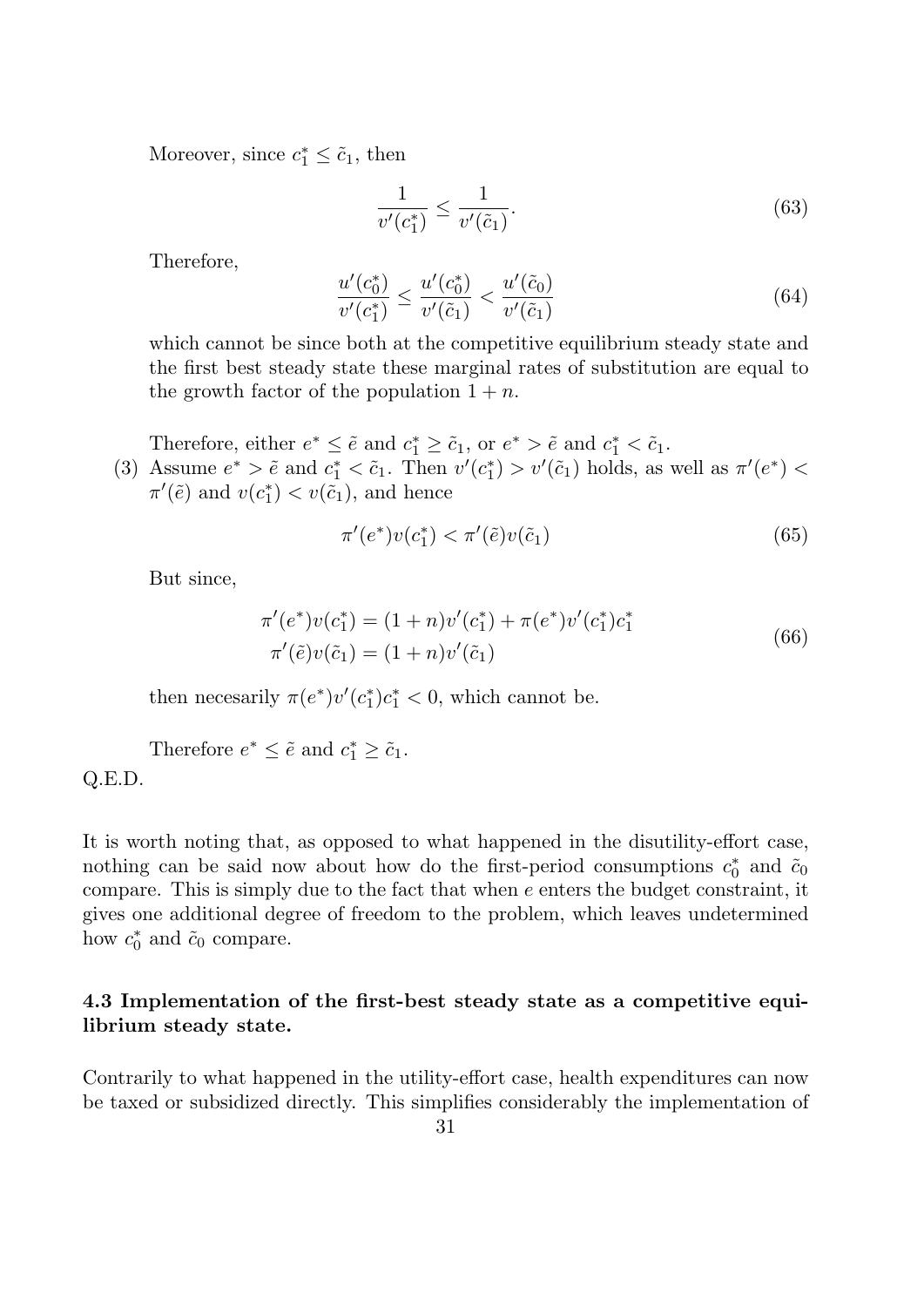the first-best steady state. For instance, assume that the government taxes health expenditures at a rate  $\sigma^t$  and hands at  $t+1$  a lump-sum transfer  $T^t$  to agents born at time  $t$ . In this case, the representative agent's problem becomes

$$
\max_{c_0^t, c_1^t, k^t, e^t, M^t} u(c_0^t) + \pi(e^t) v(c_1^t)
$$
\n
$$
c_0^t + k^t + \frac{1}{p_t} M^t + (1 + \sigma^t) e^t \le w_t
$$
\n
$$
c_1^t \le r_{t+1} k^t + \frac{1}{p_{t+1}} M^t + T^t
$$
\n(67)

The solution to this problem is characterized by the first-order conditions<sup>30</sup>

$$
\begin{pmatrix} u'(c_0^t) \\ \pi(e^t)v'(c_1^t) \\ 0 \\ 0 \\ \pi'(e^t)v(c_1^t) \end{pmatrix} = \lambda^t \begin{pmatrix} 1 \\ 0 \\ 1 \\ 1 \\ 1 + \sigma^t \end{pmatrix} + \mu^t \begin{pmatrix} 0 \\ 1 \\ -r_{t+1} \\ -\frac{p_t}{p_{t+1}} \\ 0 \end{pmatrix}
$$
(68)

for some  $\lambda^t, \mu^t > 0$ , and the budget constraints in the problem above, or, equivalently, by

$$
\frac{u'(c_0^t)}{v'(c_1^t)} = \pi(e^t) \frac{p_t}{p_{t+1}} = \pi(e^t) r_{t+1}
$$
  
\n
$$
c_0^t + k^t + \frac{1}{p_t} M^t + (1 + \sigma^t) e^t = w_t
$$
  
\n
$$
c_1^t = r_{t+1} k^t + \frac{1}{p_{t+1}} M^t + T^t
$$
  
\n
$$
\pi'(e^t) v(c_1^t) = \pi(e^t) v'(c_1^t) r_{t+1} (1 + \sigma^t)
$$
\n(69)

At a competitive equilibrium, the conditions (5) determining the wage and rental rate of capital still hold. We require also that the government runs a balanced budget at every period, so that in every period  $t$  it must hold

$$
e^t \sigma^t = T^{t-1} \frac{\pi(e^{t-1})}{(1+n)}
$$
\n(70)

where the amount raised by taxes on health expenditures on the left-hand side matches at every period the amount handed out to the survivors of the previous

<sup>30</sup>The problem is this time a nicely behaved convex one. No hassles for once.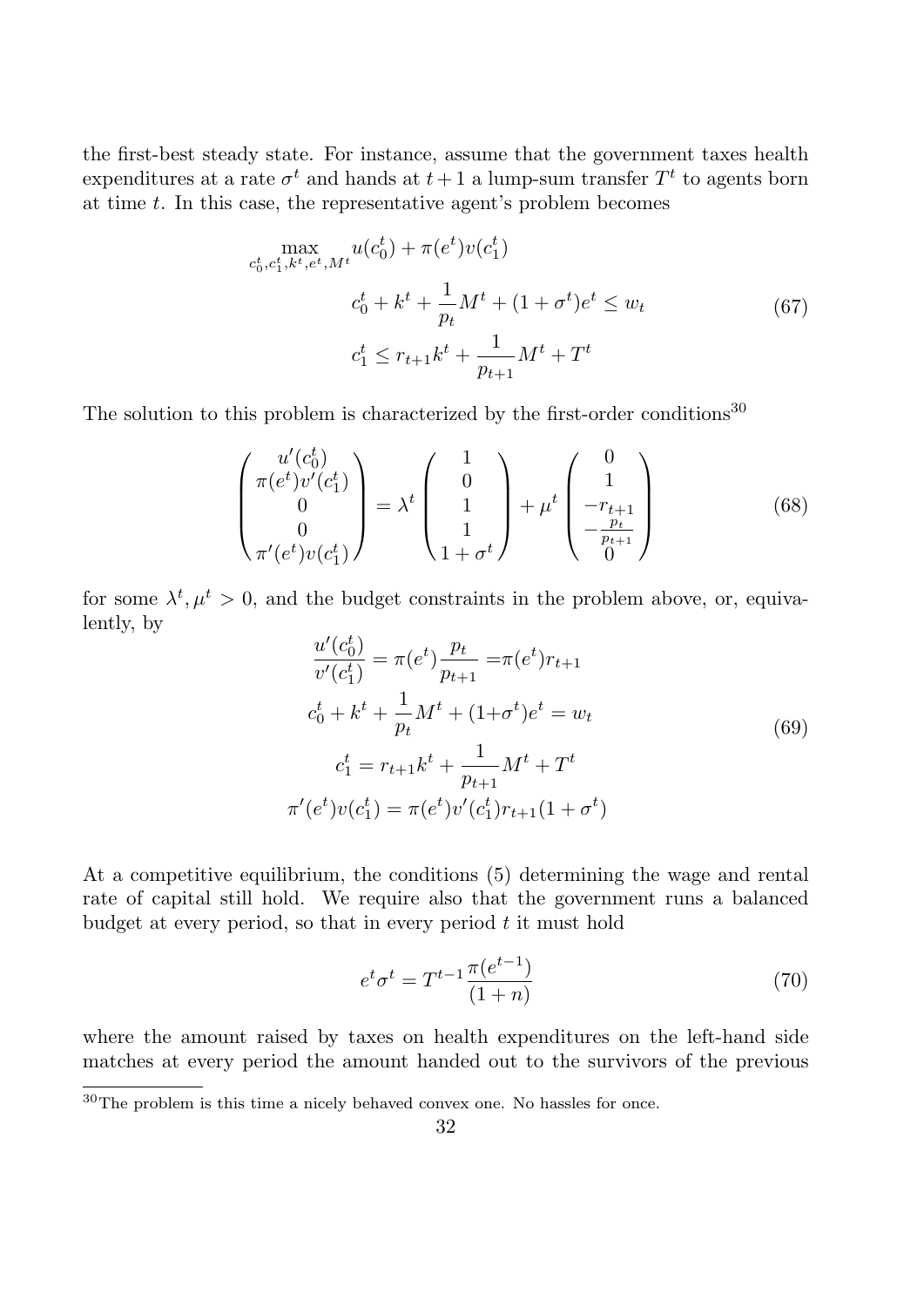generation, on the right-hand side. Finally, adding up the budget constraints of the agents alive at any given period

$$
c_0^t + \frac{\pi(e^{t-1})}{1+n} c_1^{t-1} + k^t + \frac{1}{p_t} M^t + (1 + \sigma^t) e^t =
$$
  
\n
$$
F_L(\frac{k^{t-1}}{1+n}, 1) + F_K(\frac{k^{t-1}}{1+n}, 1) \frac{k^{t-1}}{1+n} + \frac{\pi(e^{t-1})}{p_t} \frac{M^{t-1}}{1+n} + T^{t-1} \frac{\pi(e^{t-1})}{(1+n)}
$$
\n(71)

it follows that the feasibility condition is again equivalent to

$$
\frac{M_t}{M_{t+1}} = \frac{1+n}{\pi(e^t)}
$$
\n(72)

which at the steady state requires

$$
\frac{p_t}{p_{t+1}} = \frac{1+n}{\pi(e)}.\t(73)
$$

Therefore, the competitive equilibrium steady state is characterized now by a profile  $\tilde{c}_0, \tilde{c}_1, \tilde{e}, \tilde{k}, \tilde{m}$  satisfying

$$
\frac{u'(c_0)}{v'(c_1)} = 1 + n = F_K(\frac{k}{1+n}, 1)
$$
  
\n
$$
c_0 + k + m + (1 + \sigma)e = F_L(\frac{k}{1+n}, 1)
$$
  
\n
$$
c_1 = \frac{1}{\pi(e)} F_K(\frac{k}{1+n}, 1)k + \frac{1+n}{\pi(e)} m + T
$$
  
\n
$$
\pi'(e)v(c_1) = v'(c_1)(1+n)(1+\sigma)
$$
  
\n
$$
e\sigma = T \frac{\pi(e)}{1+n}.
$$
\n(74)

Comparing conditions (74) with those characterizing the first-best steady state in (45), it is straightforward to check that they share the same solution if the tax rate  $is<sup>31</sup>$ 

$$
\sigma = \frac{\pi'(e)}{1+n}c_1\tag{75}
$$

$$
\sigma = \frac{v'(c_1)c_1}{v(c_1) - v'(c_1)c_1}
$$

<sup>31</sup>It can be easily verified that an equivalent expression for the optimal tax rate at the first-best steady state is

Note, that if  $v(.)$  has constant elasticity of substitution,  $v(x) = x^{\epsilon}$ , this tax takes the form  $\varepsilon/(1-\varepsilon)$ and depends thus only on the parameter  $\epsilon$  and not on the particular value of the steady state second period consumption  $c_1$ .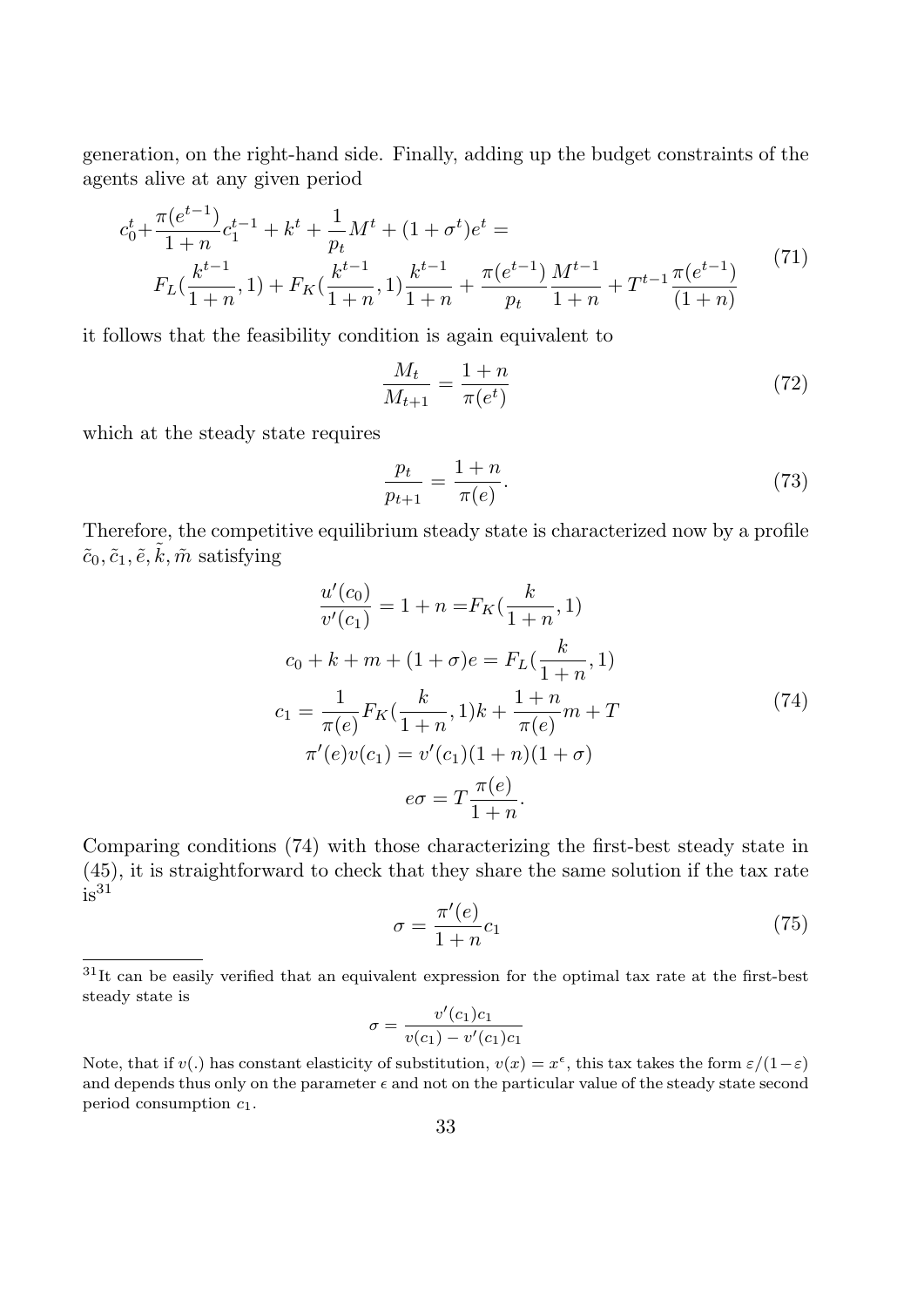Therefore, in order to implement the first-best steady state, the government just needs to announce at the beginning of each period  $t$  that (i) health expenditures are going to be taxed then at a rate

$$
\sigma^t = \frac{\pi'(e^{t-1})}{1+n} c_1^{t-1} \tag{76}
$$

(which depends only on known variables and cannot be manipulated by individuals born in period t) and (ii) a lump-sum transfer will be made to period-t agents at  $t+1$  of an amount equal to<sup>32</sup>

$$
T^{t} = e^{t-1} \sigma^{t} \frac{1+n}{\pi(e^{t-1})} = \frac{\pi'(e^{t-1})e^{t-1}}{\pi(e^{t-1})} c_1^{t-1}
$$
\n
$$
(77)
$$

The lump-sum transfer depends thus on the elasticity of the survival probability with respect to health expenditures and on the consumption when old of the previous generation. Replacing these two expressions into conditions in (74) characterizing the competitive equilibrium steady state with taxes, it is straightforward to check that at the steady state the conditions coincide with those of the firstbest steady state in  $(45)$ ,<sup>33</sup> so that such tax-and-transfers scheme implements the first-best steady state. This result is summarized in the next proposition.

**Proposition 6.** In the standard Diamond (1965) overlapping generations economy with production and money —augmented to allow for the choice of a higher life expectancy at a cost in terms of resources— the first-best profile  $(c_0^*)$  $c_0^*, c_1^*, k^*, e^*$ satisfying (45) is a competitive equilibrium outcome if such expenditure is taxed at a rate

$$
\sigma^t = \frac{\pi'(e^{t-1})}{1+n} c_1^{t-1} \tag{78}
$$

for each generation t, and a second period lump-sum transfer is made to each generation t of an amount

$$
T^{t} = \frac{\pi'(e^{t-1})e^{t-1}}{\pi(e^{t-1})}c_1^{t-1}.
$$
\n(79)

<sup>&</sup>lt;sup>32</sup>Note that the formulation of the transfer  $T<sup>t</sup>$  is defined such that it depends only on variables which cannot be manipulated by the individuals born in period  $t$ . The consequence of such an assumption is that the budget balance condition, although satisfied at the steady state, will not be satisfied ex post, outside the steady state.

<sup>33</sup>Under assumtions guaranteeing the uniqueness of the latter.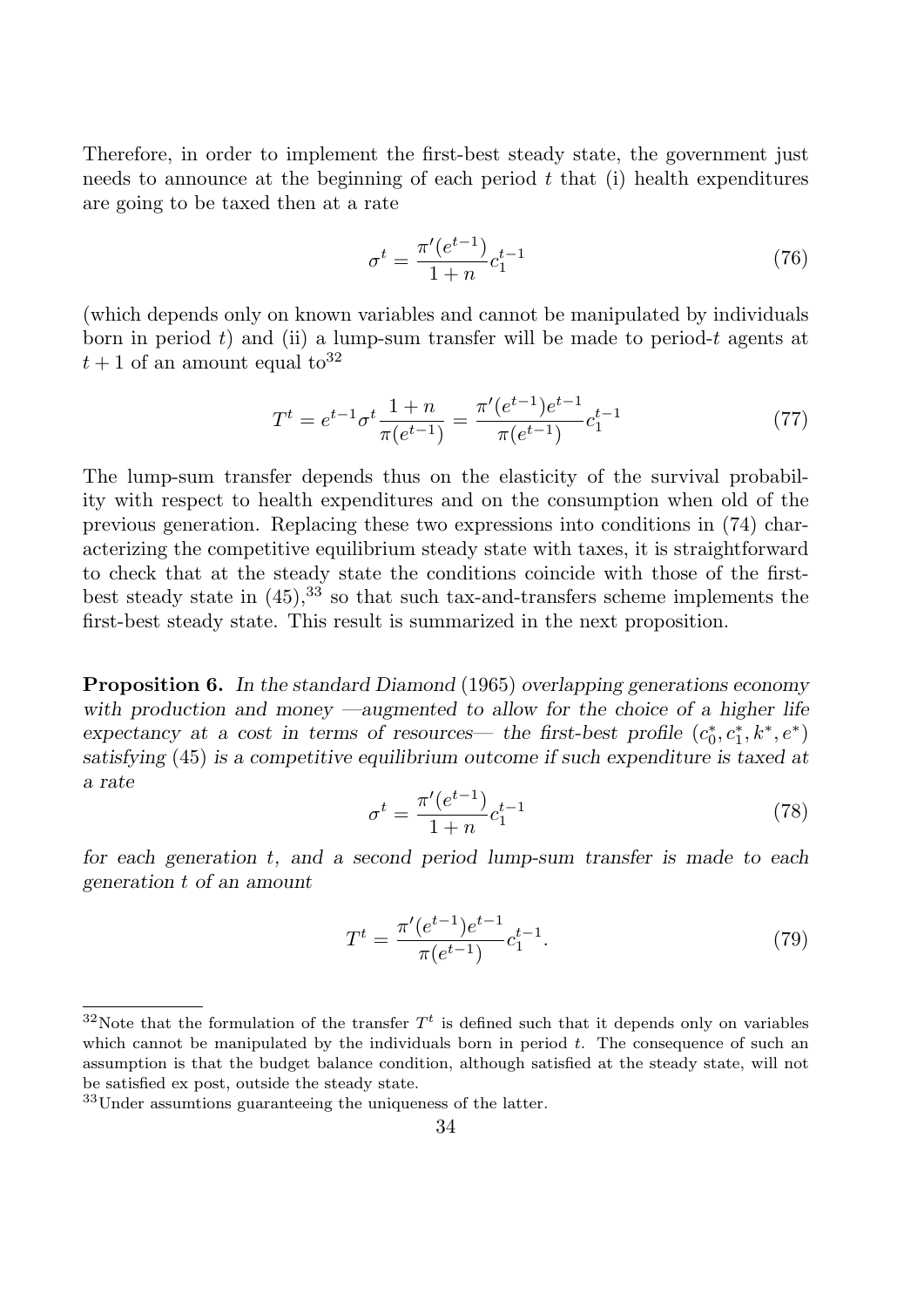Finally, consider the expected per capita net taxes paid by any given generation  $t$ , i.e.  $\tau^t = \sigma^t e^t - \pi(e^t) T^t$  (note that the transfer  $T^t$  is conditional on the individual's survival, while the contribution is paid in first period, with certainty). Replacing for the expressions of  $\sigma^t$  and  $T^t$ , it amounts to

$$
\tau^{t} = \pi'(e^{t-1})c_1^{t-1} \left[\frac{e^t}{1+n} - \frac{\pi(e^t)e^{t-1}}{\pi(e^{t-1})}\right]
$$
\n(80)

which, at the steady state, becomes

$$
\tau = \pi'(e)c_1e[\frac{1}{1+n} - 1] < 0. \tag{81}
$$

These expected net taxes are negative simply because of our assumption of positive demographic growth as (if  $n = 0$ , we would also have  $\tau = 0$ ). This is not incompatible with budget balance at each period, which is guaranteed by (70).

### 5. Discussion

#### 6. Conclusion

In this paper, we address in a dynamic setup the externality created by expenses or individual behaviors that have an impact on the individual's life expectancy. Becker and Philipson (1998) first showed in a static setup how the individuals' attempts to increase the "quantity" of their life also affect the "quality" of it in a way that they do not perfectly anticipate, which typically leads to an inefficient outcome. More specifically, we show, in this paper, that in an overlapping generations economy with production à la Diamond (1965) the competitive equilibrium steady state still differs from the first-best steady state because of this external effect of longevity on the return to savings, both when individuals can affect their life expectancy by means of health expenditures, or when they can do it by just improving their habits in a way that is costly for them in terms of utility (but at no cost in terms of resources). The externality is created by the fact that individuals do not take into account that their life expectancy affects the return to their annuitized savings (held either in money or in capital) and, hence, their consumption possibilities when old. In this case, they are likely to invest too much in their longevity in comparison to what would be optimal. We show nonetheless that the first-best steady state can be decentralized as a competitive equilibrium in both cases if the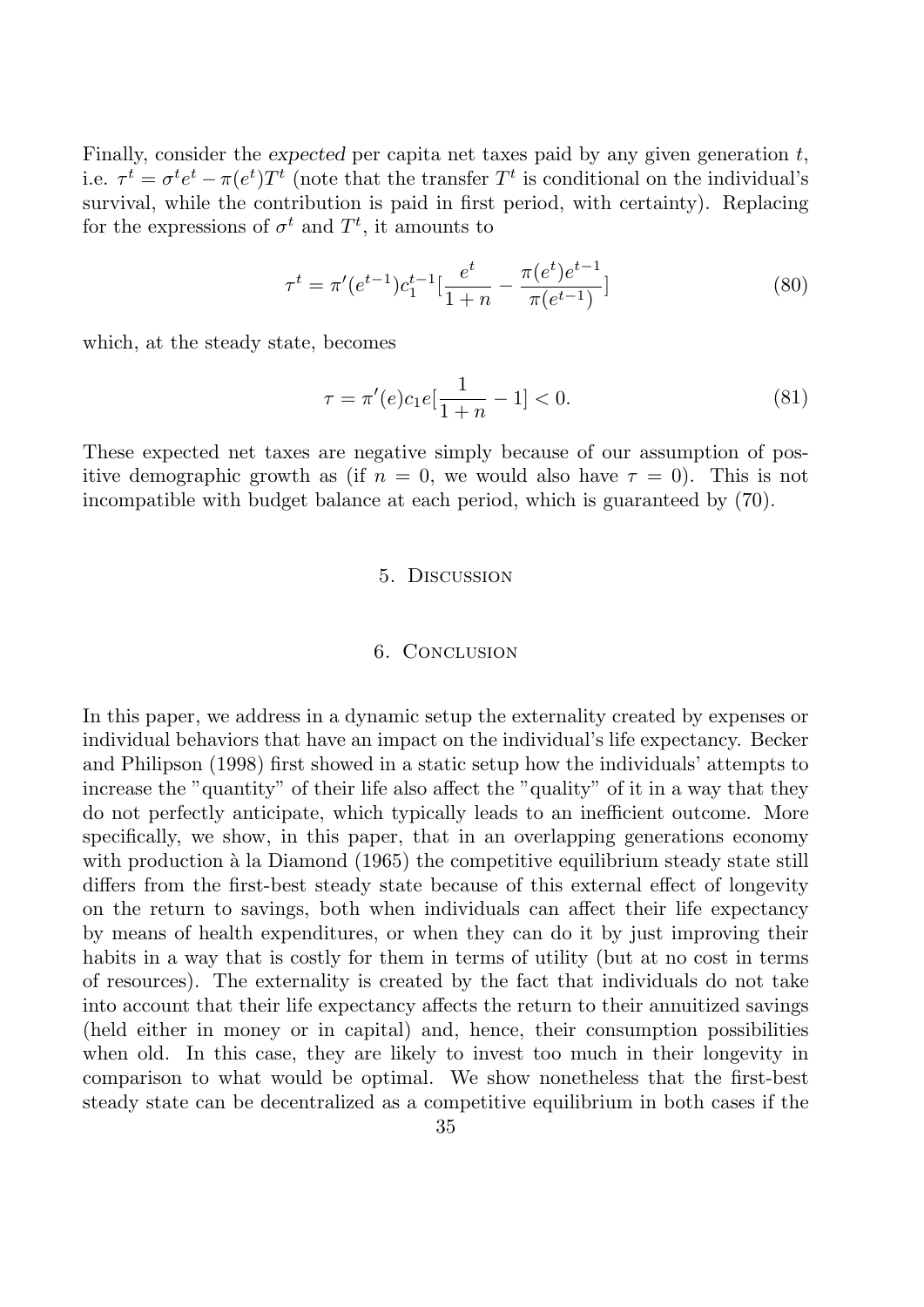government announces and implements the adequate policy of taxes and transfers, and we identify this policies.

Still our paper could be extended in several ways. First, we consider a type of effort which is costly in terms of utility and in terms of resources but we excluded the case where the effort requires time investment. This would certainly have implications on the labour supply. Moreover, we assume a perfect annuity market, which may be far from what is observed in reality; we would certainly relax this assumption in a extension of this paper.

### **REFERENCES**

- 1 Becker, G. and Philipson, T., "Old age longevity and mortality contingent claims", Journal of Political Economy, Vol.106 (1998), 551-573.
- 2 Bender, J., Trautner, C., Spraul, M. and Berger, M., "Assessment of excess mortality in obesity", American Journal of Epidemiology, Vol. 147, No 1 (1998), 42-47.
- 3 Chakraborty, S. , "Endogenous lifetime and economic growth", Journal of Economic Theory, Vol. 116 (2004), 119–137
- 4 D´avila, J., "The taxation of capital returns in overlapping generations economies without financial assets.", CORE DP 75 (2008)
- 5 De la Croix, D. and G. Ponthière, "On the gloden rule of capital accumulation under endogenous longevity", CORE DP 49 (2008)
- 6 Doll, R. and Hill, B., "Smoking and carcinoma of the lung", British Medical Journal, Vol. 2 (1950), 739-747.
- 7 Jouvet P-A, P. Pestieau, and G. Ponthi`ere, "Longevity and environmental quality in an OLG model", Economix WP 19 (2007).
- 8 Kaplan, G.A, T.E. Seeman, R.D. Cohen, L.P. Knudsen and J. Guralnik, "Mortality among the elderly in the Alameda county study: behavioral and demographic risk factors", American Journal of Public Health, Vol. 77, No3 (1987), 307-312
- 9 Leroux, M-L, "Endogenous differential mortality, non monitored effort and optimal non linear taxation", CORE DP 29 (2008)